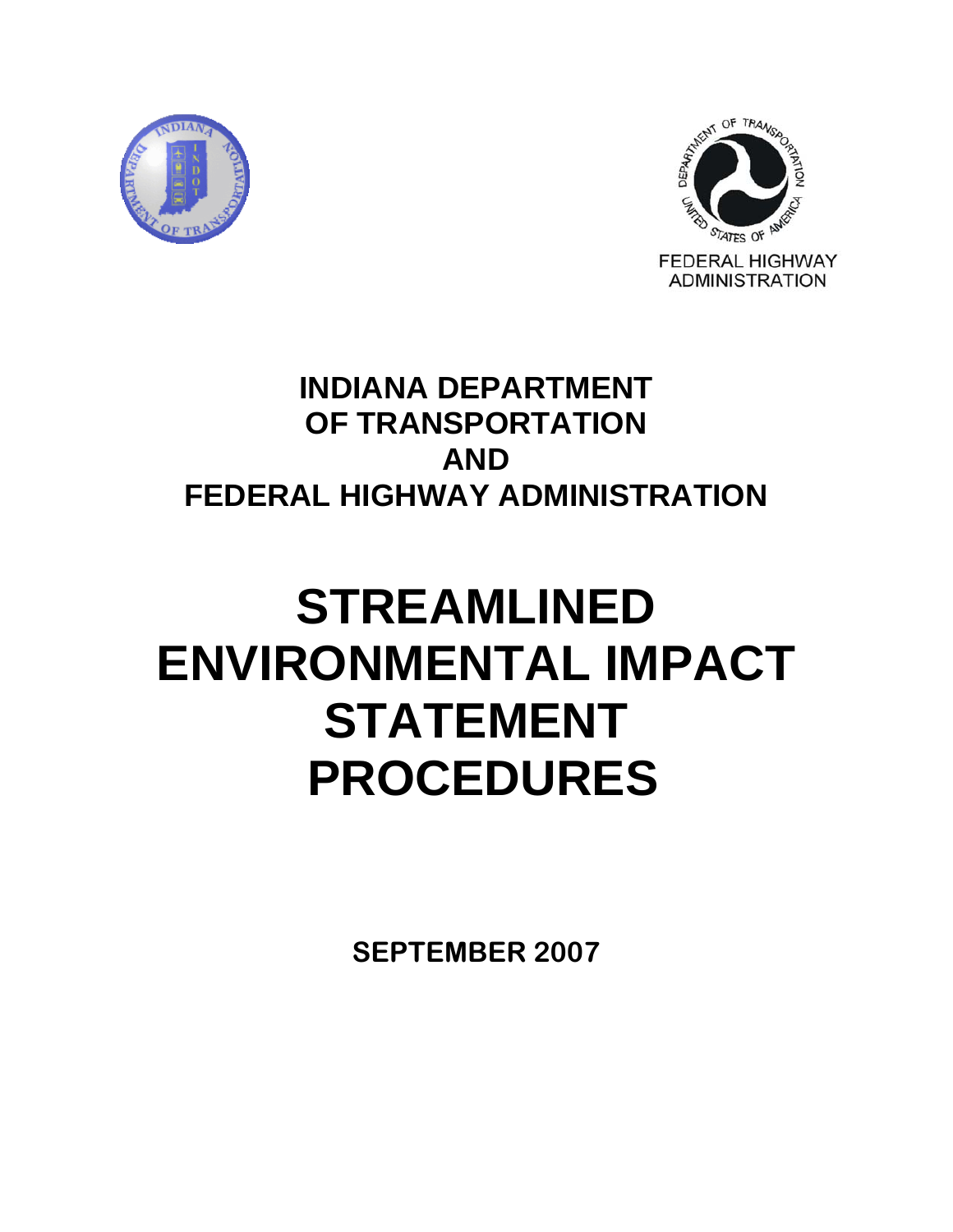# **Table of Contents**

| INDOT and FHWA Streamlined Environmental Impact Statement                |  |
|--------------------------------------------------------------------------|--|
|                                                                          |  |
|                                                                          |  |
|                                                                          |  |
|                                                                          |  |
|                                                                          |  |
|                                                                          |  |
|                                                                          |  |
|                                                                          |  |
|                                                                          |  |
|                                                                          |  |
|                                                                          |  |
| Three (3) Key Coordination Points with Agencies 11                       |  |
|                                                                          |  |
|                                                                          |  |
| Development of the Preferred Alternative to a Higher Level of Detail13   |  |
|                                                                          |  |
| FHWA Process for Implementing the Statute of Limitations  15             |  |
|                                                                          |  |
|                                                                          |  |
|                                                                          |  |
|                                                                          |  |
|                                                                          |  |
|                                                                          |  |
|                                                                          |  |
|                                                                          |  |
|                                                                          |  |
|                                                                          |  |
|                                                                          |  |
|                                                                          |  |
| Prepare Purpose and Need/Conceptual Solution Screening Package           |  |
|                                                                          |  |
| Hold Public Information Meetings Purpose and Need/Conceptual Solution 21 |  |
|                                                                          |  |
| Revise Purpose and Need Statement and Screening of Conceptual            |  |
|                                                                          |  |
|                                                                          |  |
|                                                                          |  |
|                                                                          |  |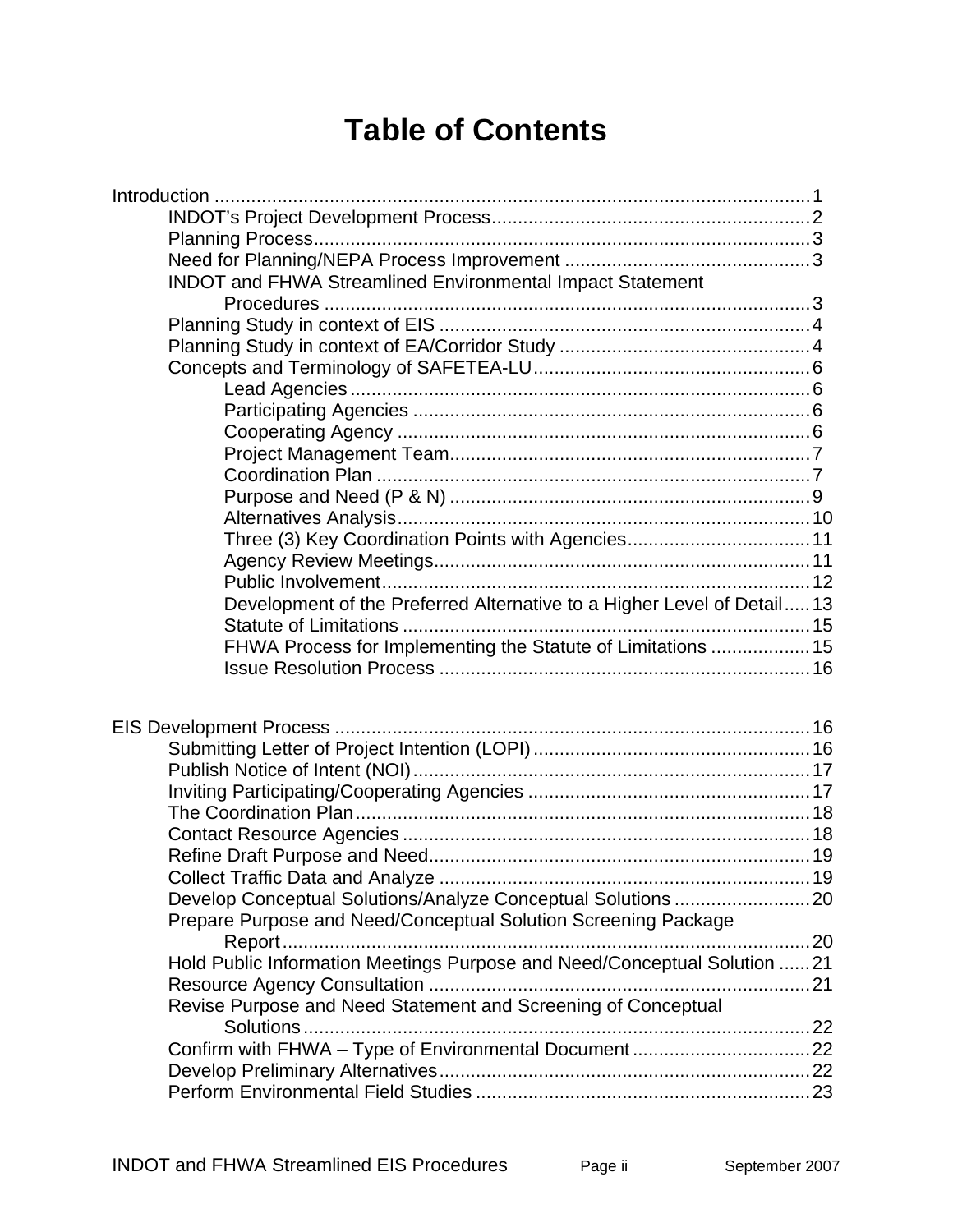| Analyze and Screen Feasible Alternatives and Identify Preferred        |    |
|------------------------------------------------------------------------|----|
|                                                                        |    |
|                                                                        |    |
|                                                                        |    |
|                                                                        |    |
| Develop Stage 1 Design to Avoid/Minimize Environmental Impacts30       |    |
|                                                                        |    |
| Review Air Quality Conformity with MPO/Complete Air Quality Conformity |    |
|                                                                        |    |
| Resource Agency Consultation - Preferred Alternative & Mitigation      |    |
|                                                                        |    |
|                                                                        | 31 |
| Noise Analysis Results Reviewed by the INDOT Noise Committee, Final    |    |
| Detailed Noise Analysis and Hold Public Information Meeting            |    |
|                                                                        |    |
|                                                                        |    |
|                                                                        |    |
|                                                                        |    |
| Publish Notice of Statute of Limitations in Federal Register 34        |    |
|                                                                        |    |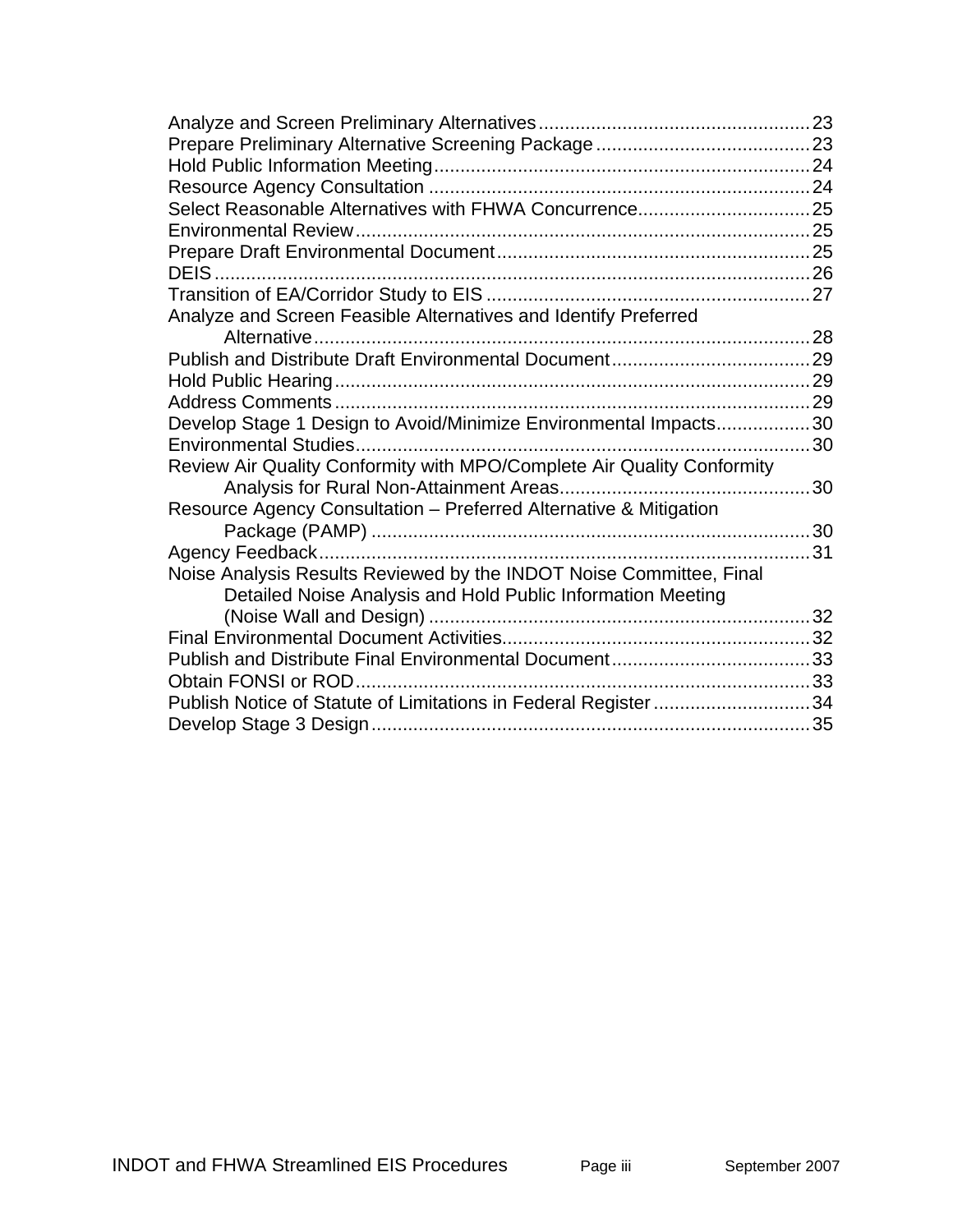# <span id="page-3-0"></span>**Introduction**

The purpose of "INDOT and FHWA Streamlined Environmental Impact Statement Procedures" is to establish a coordinated planning and project development process for major transportation projects in Indiana.

These procedures are intended primarily to address projects for which the Federal Highway Administration (FHWA) is or may be required to prepare an Environmental Impact Statement (EIS) under the National Environmental Policy Act (NEPA). The Section 6002 requirements of SAFETEA-LU have been incorporated into the environmental development process. In some instances, FHWA will proceed directly to preparation of an EIS, but in other instances, the NEPA process will begin with the preparation of an Environmental Assessment (EA)/Corridor Study, which may transition to an EIS. These procedures supersede the Indiana NEPA/404 (Section 404 of the Clean Water Act) Agreement, dated May 1996.

Use these procedures to:

- Allow documentation developed by FHWA, in compliance with NEPA, to serve as a substantial part of the documentation required by other permitting and funding agencies in accordance with applicable laws and regulations.
- Implement the environmental streamlining requirement in Section 1309 of the Transportation Equity Act of the  $21<sup>st</sup>$  Century (TEA-21) to establish a coordinated environmental review process, with time limitations, concurrent reviews, and a dispute resolution process. This document also incorporates Section 6002 requirements of SAFETEA-LU into the environmental development process. All EISs for which the Notice of Intent was published in the *Federal Register* after August 10, 2005 must follow SAFETEA-LU's requirements. For EA/Corridor projects, the decision on the use of Section 6002 will be made by the FHWA Indiana Division, with the concurrence of the other lead agency(ies), on a case-by-case basis for individual projects or classes of projects. The decision to follow the Section 6002 procedures for EA/Corridor Studies should be documented in the coordination plan or other project record.

This process is intended to achieve the timely and efficient identification, evaluation and resolution of environmental and regulatory issues. They establish **"one decisionmaking process"** to identify and address both public and agency issues at three (3) key milestones as part of the planning/NEPA process for major transportation projects. By early identification of agency issues this process is intended to ensure that basic issues concerning project Purpose and Need (P&N) and the Range of Alternatives can be resolved prior to approval of the Draft Environmental Impact Statement (DEIS). The DEIS can then focus on addressing outstanding public and agency concerns regarding avoidance, minimization, and mitigation.

These procedures are intended to be flexible and adaptable and have been developed in consultation with resource agencies. They may be revised from time to time by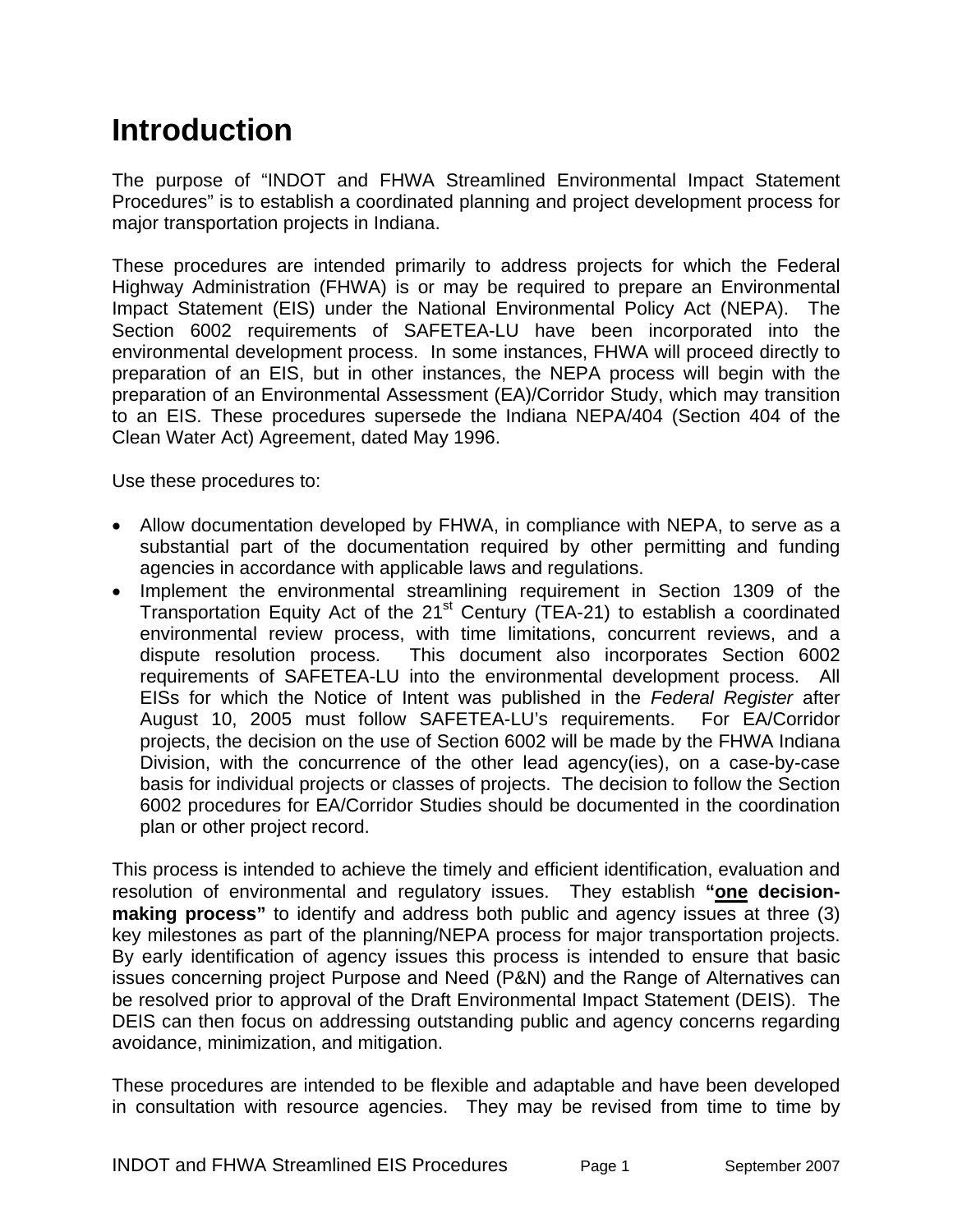<span id="page-4-0"></span>FHWA and the Indiana Department of Transportation (INDOT) to achieve further improvements in the planning and project development processes. In addition, FHWA and INDOT may adopt different procedures, in the context of a particular project, without modifying this document. However, any modifications of the process must comply with Section 6002 requirements of SAFETEA-LU. Lastly, except for regulatory requirements, such as Section 6002 of SAFETEA-LU, these procedures are intended only as a general guide; they are not intended to create any new binding legal requirements, nor are they intended to create enforceable legal rights or obligations on the part of FHWA, INDOT, MPOs, or any other party.

Additional procedures that govern the FHWA/INDOT decision-making process for transportation projects in Indiana include: (1) Indiana Categorical Exclusions (CE) Manual; (2) INDOT Procedural Manual for Preparing Environmental Studies, INDOT's Cultural Resources Manual; (3) the Indiana Traffic Noise Policy; and (4) the INDOT Public Involvement Manual. All of these documents are available from INDOT. The current versions of this document and those mentioned above are on the INDOT website -<http://www.in.gov/dot/pubs/>. They can be viewed or downloaded.

#### **INDOT's Project Development Process**

INDOT has developed and implemented a Project Development Process (PDP). Depending on project size, complexity, and/or potential impact to the environment, INDOT transportation projects are categorized as Maintenance, Minor, or Major. The assigned program and project managers will select one of the three categories based on the project complexity. The PDP consists of a certain number of steps depending on the project category.

| <b>Project</b><br>Category | <b>Number of</b><br><b>Steps</b> | <b>Example</b><br><b>Project</b> | <b>Typical Project</b><br><b>Management</b><br><b>Responsibility</b> |
|----------------------------|----------------------------------|----------------------------------|----------------------------------------------------------------------|
| Maintenance                |                                  | <b>Crack Sealing</b>             | <b>Districts</b>                                                     |
| Minor                      |                                  | Repave                           | <b>Districts or Central Office</b>                                   |
| Major                      | 12                               | New Interstate                   | Central Office - All EISs                                            |

# **Project Categories, Numbers of Steps, and Responsibilities**

Selection of the appropriate project classification is based on the anticipated level of project development complexity. The project classification identifies the recommended level of analysis, amount of stakeholder involvement and activities performed during each step. For information on this PDP process, see INDOT's PDP Manual.

All Major PDP projects will have a dedicated project manager. INDOT usually assigns a central office staff member to this leadership role. When feasible, for project continuity, the project manager should continue through project development and construction.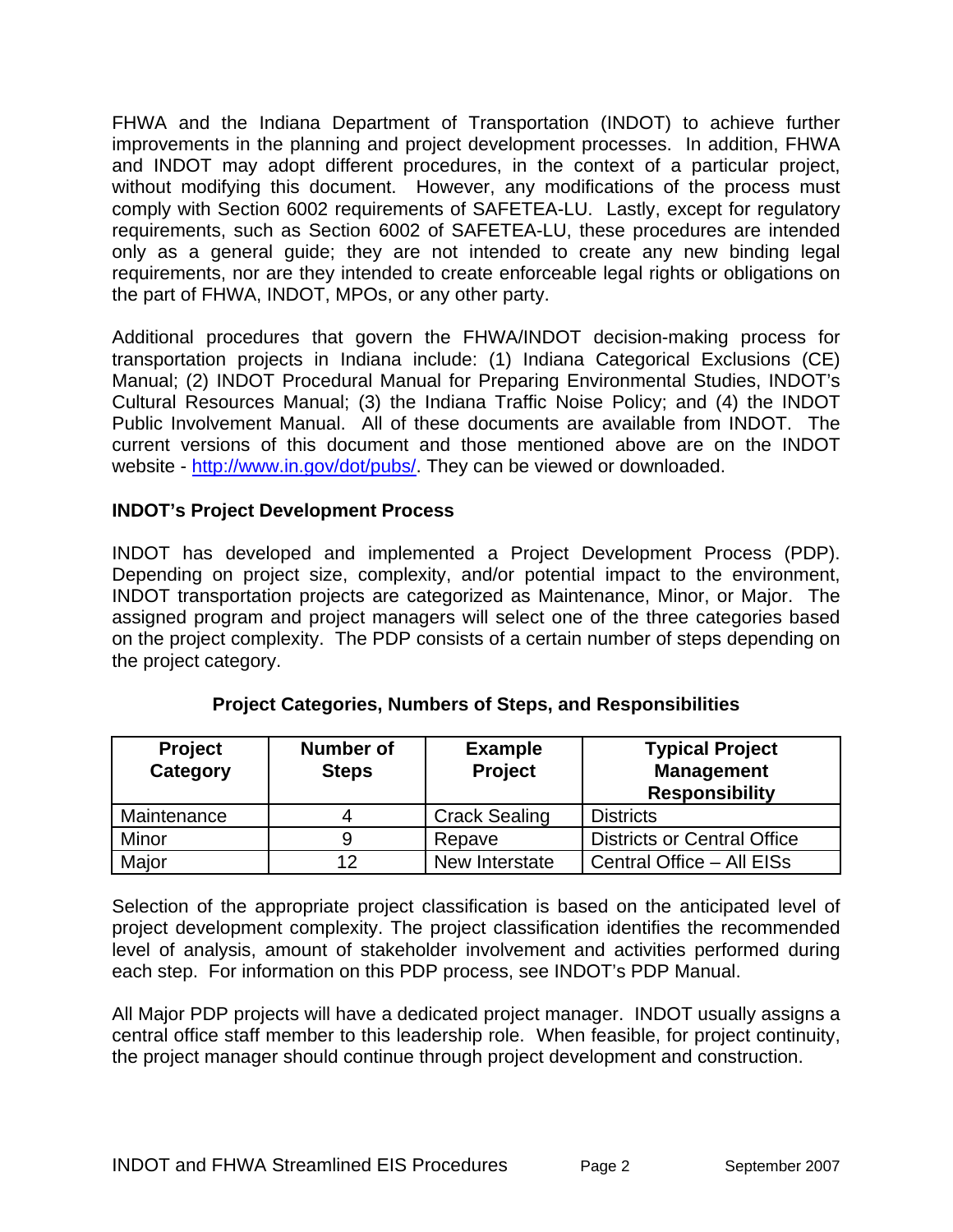<span id="page-5-0"></span>INDOT Central Office, Office of Urban and Corridor Planning and Office of Environmental Services will assign a staff liaison to every Major planning study. Because Major Projects must deal with varying issues and stakeholders during the planning process steps, the project manager should work closely with the central office staff liaisons to insure that the activities and products fulfill the intent of the PDP step.

# **Planning Process**

Per the Statewide and Metropolitan Planning requirements and the associated Clean Air Act requirements, all Federal-aid projects find their origin in a comprehensive planning process (per Section 134 and 135 of Title 23 of the United States Code, Section 8 of the Federal Transit Act, and Sections 174 and 176 (c) and (d) of the Clean Air Act - CAAA). INDOT and the MPOs utilize travel demand models to forecast future transportation needs, based on 20-year projections of population and employment that have been allocated based on adopted land use plans. After extensive analysis of needs, evaluation of various project proposals, consideration of environmental and community issues, and coordination between INDOT, agencies, the public and local elected officials, INDOT and the MPOs adopt 20-year Statewide and Metropolitan Transportation Plans (TP). These plans present a coordinated, fiscally constrained, and CAAA conforming program of expansion projects that address their competing needs within available financial resources. In air quality non-attainment or maintenance areas (as designated under the CAAA), FHWA and Federal Transit Administration (FTA), in consultation with EPA and IDEM, jointly issue a formal finding based on an air quality analysis, to demonstrate that the mix of programmed projects "conform" to the requirements of the CAAA and the associated State Implementation Plan (SIP).

# **Need for Planning/NEPA Process Improvement**

Prior to implementation of these procedures, the general public and elected officials expressed dissatisfaction with the INDOT/FHWA project development process. INDOT planning studies (Major Investment Study, Feasibility Study, Scoping Study, Engineers Report, or Corridor Study) involved extensive outreach to communities and associated elected officials. The general public and elected officials became frustrated when the NEPA "decision-making" process was initiated and controversial alternatives that they thought had been eliminated were being reevaluated. This resulted in a duplication of effort and an inefficient use of taxpayer dollars. Additionally, agencies had the perception that significant project decisions were made during the planning study prior to initiating NEPA.

# **INDOT and FHWA Streamlined Environmental Impact Statement Procedures**

These procedures are intended to eliminate the duplication of effort between the planning study and the NEPA study for major transportation projects by combining them into one study, **"one decision-making process."** This is accomplished by initiating NEPA earlier in the planning process, i.e., by conducting the planning/corridor study in the context of NEPA. In this context, the word "corridor" is used in the broad planning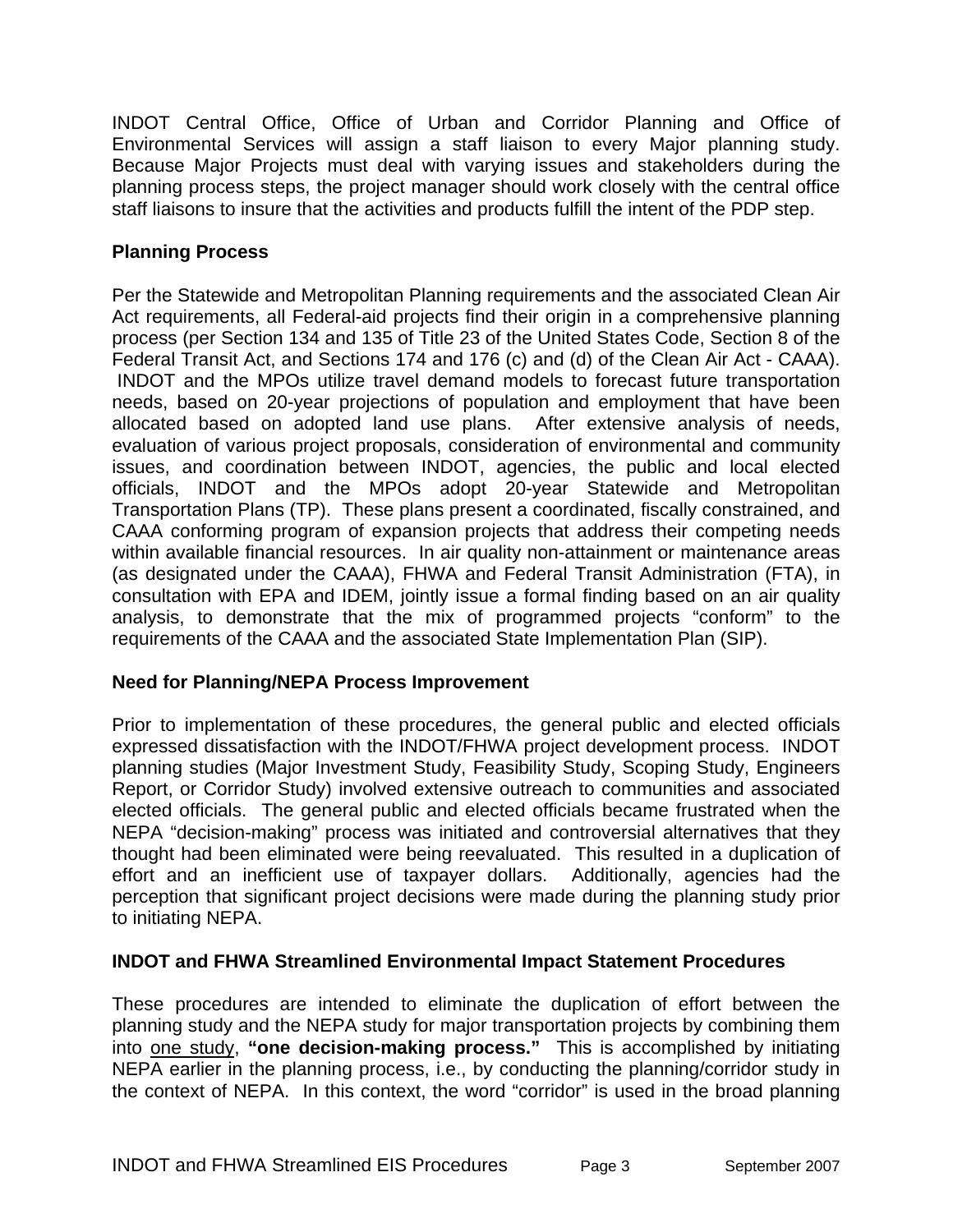<span id="page-6-0"></span>sense to mean an entire travel-shed or sub area in which multiple transportation facilities are experiencing congestion, safety or other problems. The potential solution to these transportation problems may involve multiple facilities and multi-modal actions.

# **Planning Study in context of EIS**

If the statewide and metropolitan planning process results in clear consensus between INDOT and the MPO regarding the design concept and scope for a project with independent utility, and there is agreement to fund the proposed action, the project will be programmed into the INDOT Scheduling Production Management System (SPMS) and MPO 20-year Transportation Plan (TP). The proposed action also will be programmed into the MPO Transportation Improvement Program (TIP)/Indiana Statewide Transportation Improvement Program (INSTIP), if federal funds are to be used for preliminary engineering (PE). If significant impacts are anticipated, INDOT will forward a hard copy or e-mail with signature of a **Letter of Project Initiation, (LOPI)** to FHWA prior to the start of NEPA and the issuance of a Notice of Intent.

# **Planning Study in context of EA/Corridor Study**

When the statewide and metropolitan planning process does not result in clarity or consensus between INDOT and the MPO (if applicable) regarding design concept and scope, as well as agreement to fund the proposed action, or when the perceived need for improvement is uncertain, then the planning study generally will be initiated as an EA/Corridor Study. For EA/Corridor projects, the decision on the use of Section 6002 will be made by the FHWA Indiana Division, with the concurrence of the other lead agency(ies), on a case-by-case basis. For projects with a high degree of uncertainty such as funding source, following Section 6002 may not be appropriate. The decision to follow the Section 6002 procedures for EA/Corridor Study should be documented in the coordination plan or other project record. For fiscal constraint and conformity purposes, the "no build" will be assumed for TIP/INSTIP programming purposes. The MPO may include its concept of the desired action as an "illustrative project" in its 20 year TP for informational purposes if it wishes, but it must be clear that the project is not included in the fiscally constrained conforming element of the TP.

The EA/Corridor Study officially initiates NEPA and is developed using primarily existing data sources. The fact that this is a NEPA study should be made clear to the public and the resource agencies at the beginning of the process. In some cases, a pre-study (outside of NEPA) may be conducted by INDOT to determine if an EA/Corridor Study is warranted. A pre-study would determine any mobility issues, their feasibility and how they can be best addressed from a planning perspective. Except for the publication of a Notice of Intent (NOI) in the Federal Register and the transmittal of a LOPI, the process followed for an EA/Corridor Study will generally mirror that of an EIS.

If the project is following the Section 6002 requirements, a Coordination Plan must be developed. The EA/Corridor Study will develop a P&N/Conceptual Solutions and identify a Range of Preliminary Alternatives to be screened. See the Procedural Manual for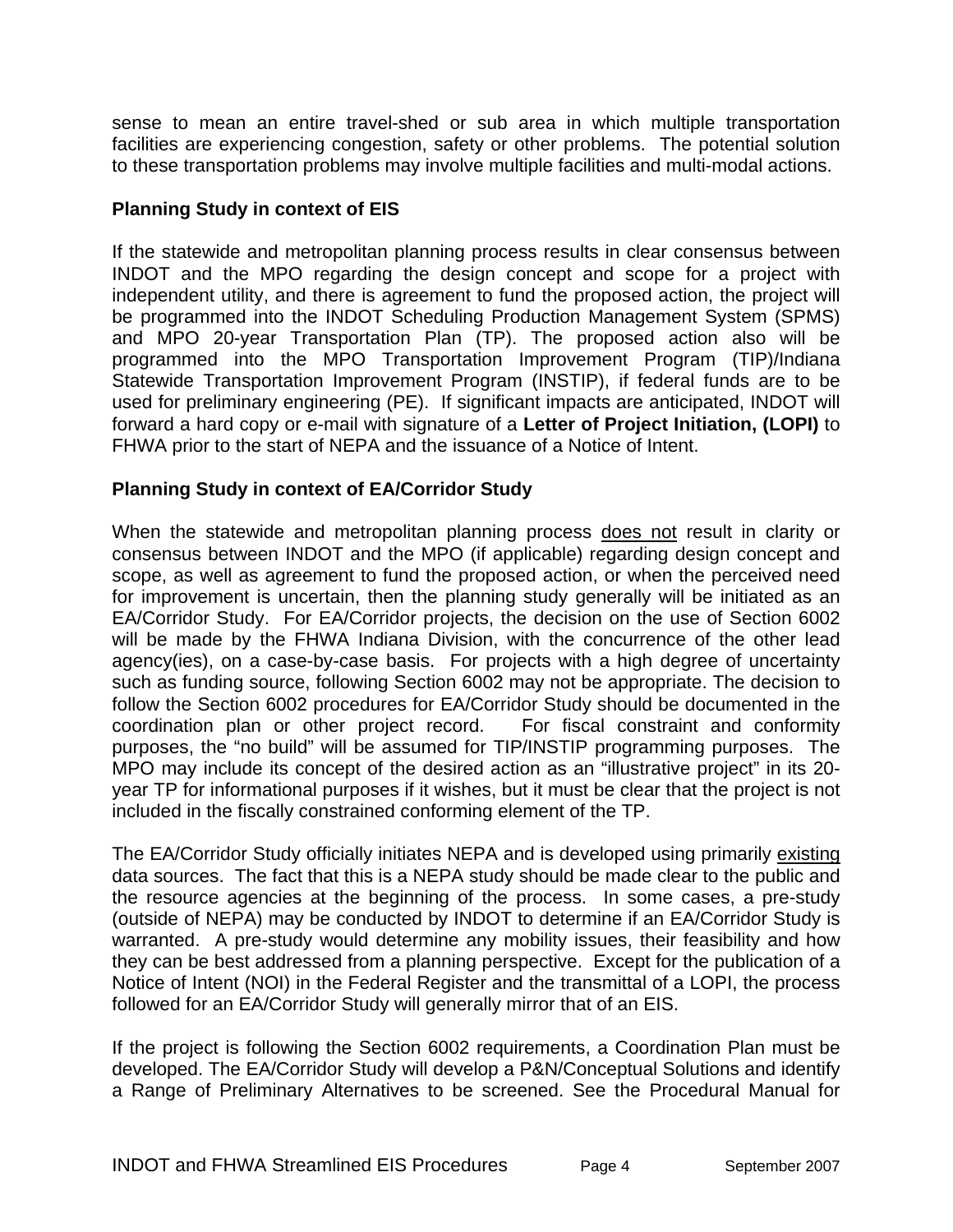Preparing Environmental Studies for details. The P&N and Alternative analysis needs to be conducted at the same level of detail as if it were an EIS. Should the EA/Corridor Study (or a portion of the study) transition into an EIS, then the P&N and Alternatives Analysis will not have to be redone.

After the Range of Preliminary Alternatives has been screened to those that will undergo further study, the EA/Corridor Study will conclude. The study may identify one or more projects of independent utility within the corridor. The NEPA process will continue after the EA/Corridor study is complete. Information for each project of independent utility will include:

- 1. Design concept and scope of reasonable alternative(s) retained for further study. All reasonable alternatives that resulted from the alternative screening must be carried forward to the next NEPA stage.
- 2. Estimated design, right-of-way and construction costs
- 3. NEPA Class (CE, EA, or EIS)
- 4. Estimated timeframe to implement

The EA/Corridor Study will be concluded with a letter from FHWA to INDOT stating FHWA's support for the overall corridor P&N and Preliminary Alternatives Screening in the study and summarize the four (4) items identified above. All resource agencies will be sent a copy of the letter.

The final NEPA evaluations for each Project of Independent Utility will pick up where the EA/Corridor Study left off. In the typical process, there should be no need to "redo" any of the work accomplished under the previous EA/Corridor Study. Rather, the final NEPA evaluation augments, as appropriate, the P&N and Range of Preliminary Alternatives Analysis that previously was completed in the EA/Corridor Study. All reasonable alternatives should be carried forward for further study. Additional fieldwork and evaluation will be done, as needed, in conducting the more detailed analysis of impacts in the final NEPA evaluation.

FHWA and INDOT may conclude NEPA for each Project of Independent Utility identified in the EA/Corridor Study utilizing a separate NEPA evaluation (CE, EA, or EIS). Alternately, INDOT and FHWA may choose to conclude NEPA on two or more of the Projects of Independent Utility by evaluating them together in one NEPA evaluation. If FHWA determines at any time that a project examined in an EA/Corridor Study involves significant impacts and therefore requires preparation of an EIS, a Finding of No Significant Impact (FONSI) will not be issued. INDOT will then submit a LOPI, and request FHWA publish a NOI to initiate an EIS in the Federal Register.

FHWA and INDOT will consult to determine whether consensus has been reached regarding the design concept and scope for the Project. Once consensus is reached regarding design concept and scope, the project is programmed into the INDOT SPMS, MPO 20-year TP, and TIP/INSTIP (if federal funds are used for design). Although a single design concept and scope must be identified for planning purposes, it must be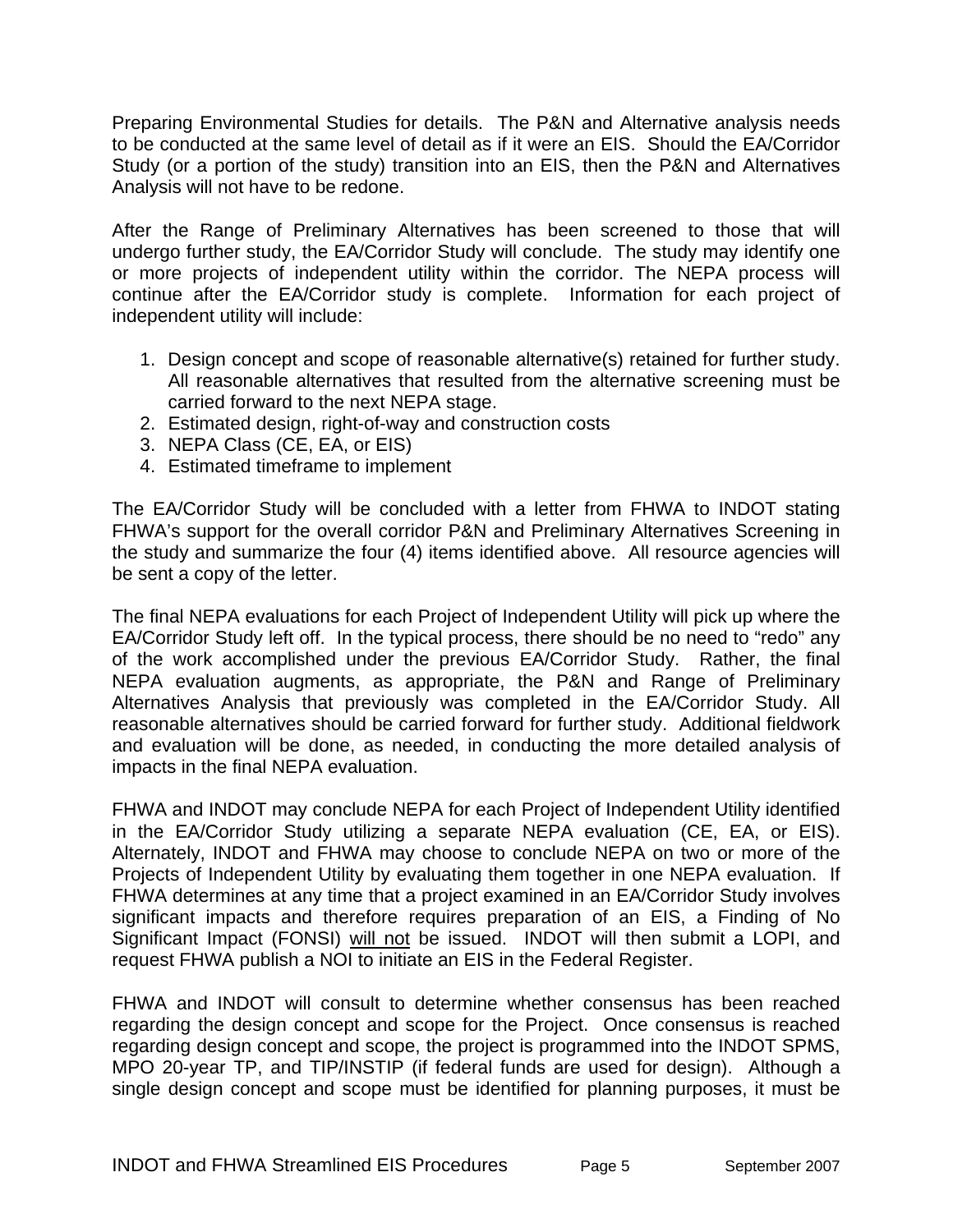<span id="page-8-0"></span>made clear in the EA/Corridor Study that the only decision at that stage of NEPA is to carry forward all the reasonable alternatives for further study. The design concept and scope may change during the further NEPA process.

# **Concepts and Terminology of SAFETEA-LU**

For detailed information concerning the following terminology, consult *SAFETEA-LU Environmental Review Process – Final Guidance* at this web site – [http://www.fhwa.dot.gov/hep/section6002/section6002.pdf.](http://www.fhwa.dot.gov/hep/section6002/section6002.pdf)

#### Lead Agencies

FHWA must serve as the Federal lead agency for the transportation project. The direct recipient of Federal funds for the project (usually INDOT) must serve as a joint lead agency. If so desired by INDOT and FHWA, a local governmental agency that is the project sponsor may be invited to serve as a joint lead agency. It is, however, not required to serve. INDOT remains legally responsible for the performance of local governmental agencies. Private entities, either acting as sponsors or co-sponsors of projects, cannot serve as lead agencies, and their role is limited to providing environmental or engineering studies and commenting on environmental documents.

#### Participating Agencies

Participating agencies include Federal, State, tribal, regional, and local government agencies that may have an interest in the project and should be invited to serve as participating agencies. Nongovernmental organizations and private entities cannot serve as participating agencies. Although the project sponsor initially identifies potential participating agencies, the lead agencies collectively decide which agencies to invite to serve as participating agencies. The list of participating agencies should, at a minimum include the following agencies (as applicable):

- Corps of Engineers (COE)
- Environmental Protection Agency (EPA)
- Fish and Wildlife Service (FWS)
- Coast Guard (CG)
- National Park Service (NPS)
- Natural Resources Conservation Service (NRCS)
- Indiana Department of Natural Resources (IDNR)
- Indiana Department of the Environment Management (IDEM)
- Metropolitan Planning Organization (MPO) and associated Transit Agencies

# Cooperating Agency

According to CEQ ([40 CFR 1508.5](http://ceq.eh.doe.gov/nepa/regs/ceq/1508.htm#1508.5)), "cooperating agency" means any Federal agency, other than a lead agency, that has jurisdiction by law or special expertise with respect to any environmental impact involved in a proposed project or project alternative. A state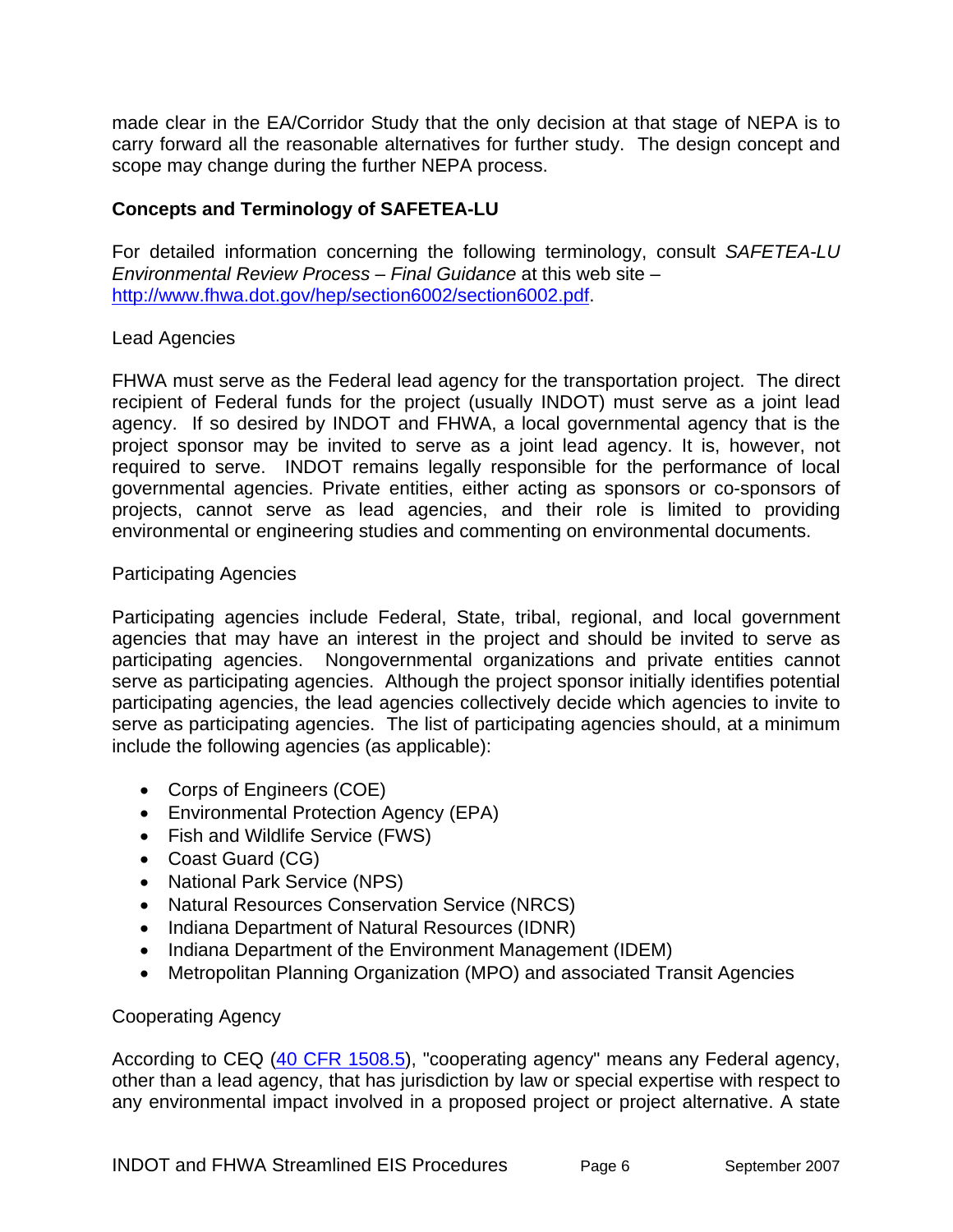<span id="page-9-0"></span>or local agency of similar qualifications may, by agreement with the lead agencies, also become a cooperating agency.

#### Project Management Team

A Project Management Team (PMT) will be assembled at the beginning of each project. The purpose of the PMT will be to provide guidance to the project consultant at each step of the project development process of the NEPA document. The PMT will include representatives from INDOT, Indiana Division of FHWA, Region 5 FTA (if an FTA New Start may be involved), and the MPO (if the project study area is in an MPO area). INDOT representatives include the project manager, and a representative from the Division of Production Management and District Planning & Production.

The MPO has been included in the PMT so that the MPO can assure that the project specific modeling is consistent with the adopted land-use plan and transportation plan (both highway and transit) for its metropolitan planning area and ensure due consideration of multi-modal solutions. The creation of the PMT is intended to facilitate better coordination among the agencies with primary responsibility for the planning process (namely, the MPO and INDOT) and the Lead agencies with primary responsibility for the NEPA process (namely, FHWA and INDOT). The creation of the PMT is *not* intended to change in any way the existing roles and responsibilities of the various entities involved in each process.

#### Coordination Plan

SAFETEA-LU requires that the lead agencies establish a plan for coordinating public and agency participation and comment during the environmental review process. The coordination plan includes a schedule for the completion of the environmental review process. In Indiana the Project Development Process (PDP) will dictate much of the project schedule. These procedures serve as the Coordination Plan (except for the schedule and the PDP. Concurrence in the schedule by the participating agencies is not required. As with all joint responsibilities, the lead agencies must agree on the coordination plan.

The purposes of the coordination plan are to facilitate and document the lead agencies' interaction with the public and other agencies as well as inform them of how the coordination will be accomplished. The coordination plan should outline how the lead agencies:

- (1) have divided the responsibilities for compliance with the various aspects of the environmental process, such as the issuance of invitations to participating agencies, and
- (2) will provide opportunities for input from the public and agencies, in accordance with applicable laws, regulations, and policies. The plan also should identify coordination points, such as: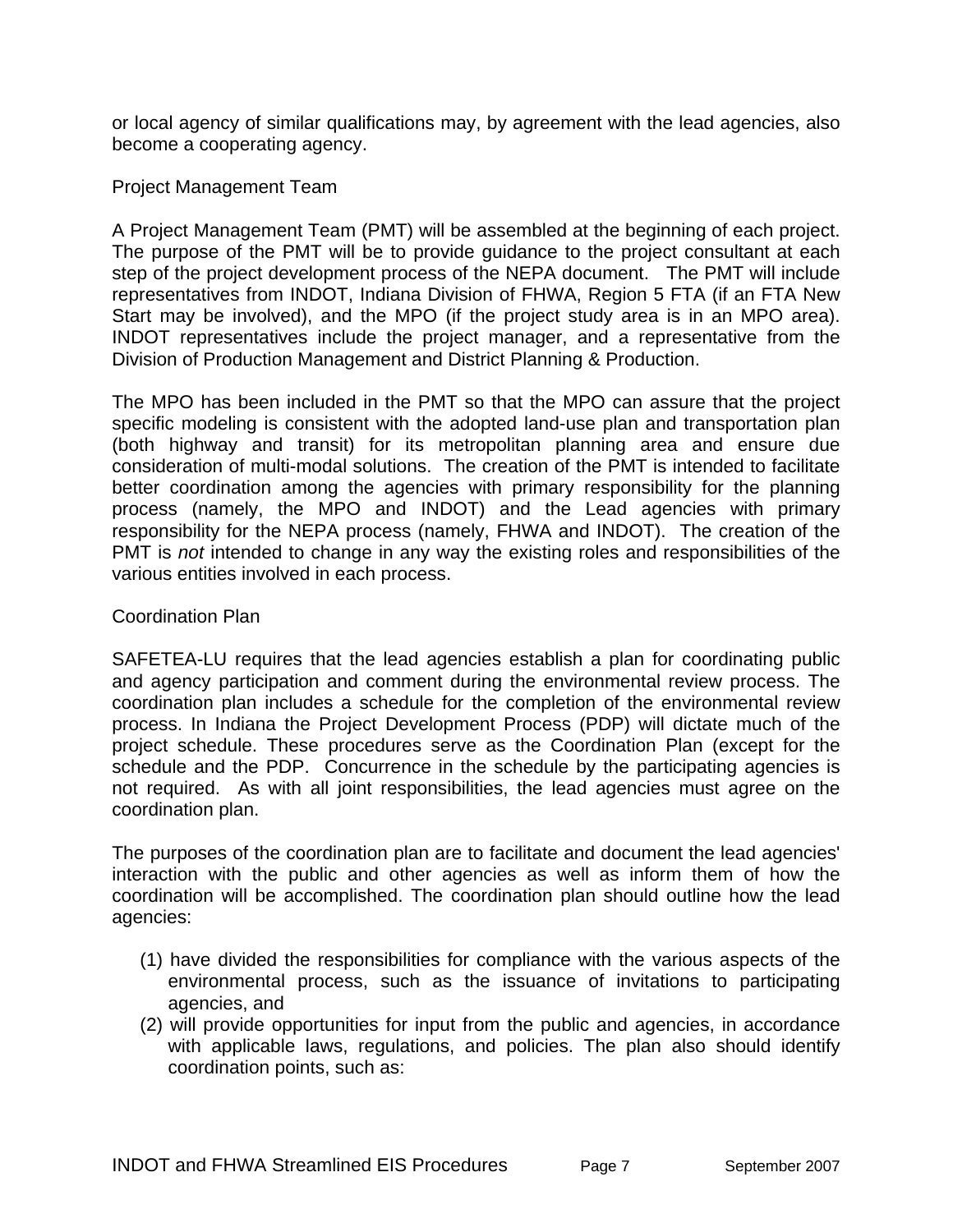- Notice of Intent publication and scoping activities.
- Development of purpose and need.
- Identification of the range of preliminary alternatives.
- Collaboration on methodologies.
- Completion of the DEIS.
- Identification of the preferred alternative and the level of design detail.
- Completion of the Final Environmental Impact Statement (FEIS).
- Completion of the Record of Decision (ROD).
- Completion of permits, licenses, or approvals after the ROD.

The coordination plan establishes a schedule of regular meetings and may identify which persons, organizations, or agencies should be included for each coordination point. The plan sets timeframes for input by these entities. A schedule will be used on all EA and EIS projects processed under section 6002. The schedule should include decision making deadlines for each agency approval, such as permits, licenses, and other final decisions, consistent with statutory and regulatory requirements, in order to encompass the full environmental review process. The coordination plan should be fully integrated into the Project Management Plan, if applicable.

One objective of SAFETEA-LU is expediting project delivery. FHWA has an objective of reducing the median time for completing EISs. If that objective is to be achieved, then schedules, though realistic, must also be aggressive. The lead agencies may modify the schedule. The lead agencies may lengthen the schedule for good cause, which should be documented in the administrative record. The schedule may be shortened only with the concurrence of the affected cooperating agencies, and evidence of these concurrences should be included in the administrative record. Only the affected cooperating agencies, not the participating agencies, must concur in the shortened schedule, but consultation with the participating agencies on the shortened schedule should be considered. If the schedule is modified, then the modified schedule must be shared with the public and other participants.

SAFETEA-LU mandates the DEIS comment period not exceed 60 days, unless a different comment period is established by agreement of the lead agencies, the project sponsor, and all participating agencies. The DEIS comment period begins on the date that EPA publishes the notice of availability of the DEIS in the *Federal Register*. For any other point within the environmental review process at which the lead agencies seek comment by the public or participating agencies, the lead agencies shall establish a deadline for comment of not more than 30 days. A shorter period commensurate with the volume and complexity of the materials may be used if appropriate. The comment period is measured from the date the participating agencies receive the materials (5 working days over and above the 30 days from the date the materials were mailed should be added to the comment period to ensure delivery of the materials). All comment periods should be specified in the coordination plan and the lead agencies must provide participating agencies and the public with notice of comment periods.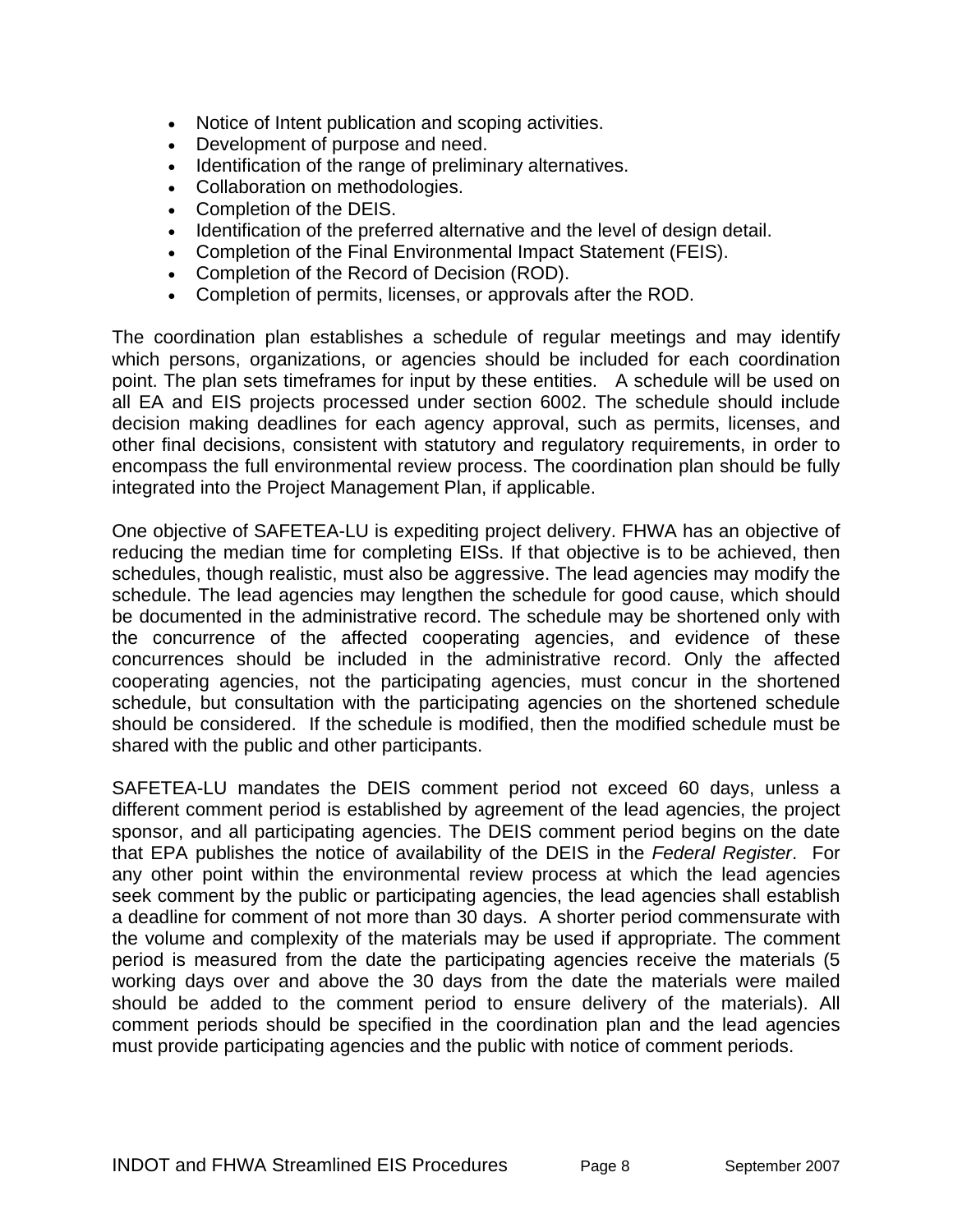<span id="page-11-0"></span>Purpose and Need (P & N)

Lead agencies are responsible for the development of the project's P & N. The lead agencies must provide opportunities for the involvement and consider the input of participating agencies and the public. The opportunity for involvement must be provided prior to the lead agencies' decision regarding the P & N that will be incorporated into the NEPA document. Decisions on P & N and their considerations in making that decision should be documented and shared with participating agencies to ensure that any disputes are surfaced as early as possible.

The level of involvement will be determined by the overall size and complexity of the project. The opportunity for involvement must be publicized and may occur in various formats such as public workshops/meetings, solicitations of input, conference calls, electronic postings, distribution of printed materials, or any other involvement technique. The project's coordination plan establishes the timing and form of the required involvement and the timing of the decision on P & N.

After considering this input, the lead agencies will decide the project's P & N. Per previous guidance issued by CEQ, which was affirmed by Congress, other Federal agencies should afford substantial deference to the USDOT's articulation of the P & N for a transportation action.

SAFETEA-LU requires a clear statement of identified objectives that the proposed project is intended to achieve for improving transportation conditions. The objectives should be derived from needs and may include, but are not limited to, the following outlined in SAFETEA-LU:

- Achieving a transportation objective identified in an applicable statewide or metropolitan transportation plan;
- Supporting land use, economic development, or growth objectives established in applicable Federal, State, local, or tribal plans;
- Serving national defense, national security, or other national objectives, as established in Federal laws, plans, or policies.

Although many transportation studies have established these listed or similar objectives in the past, SAFETEA-LU affirms the use of these objectives in establishing the purpose and need for a transportation project.

The FHWA/FTA guidance on linking planning and NEPA describes considerations for using planning information in the NEPA process. In accordance with that guidance:

• The P & N for a project can be shaped by goals and objectives established in a corridor or subarea study carried out by INDOT, MPO, or transit agency as part of the statewide or metropolitan planning process;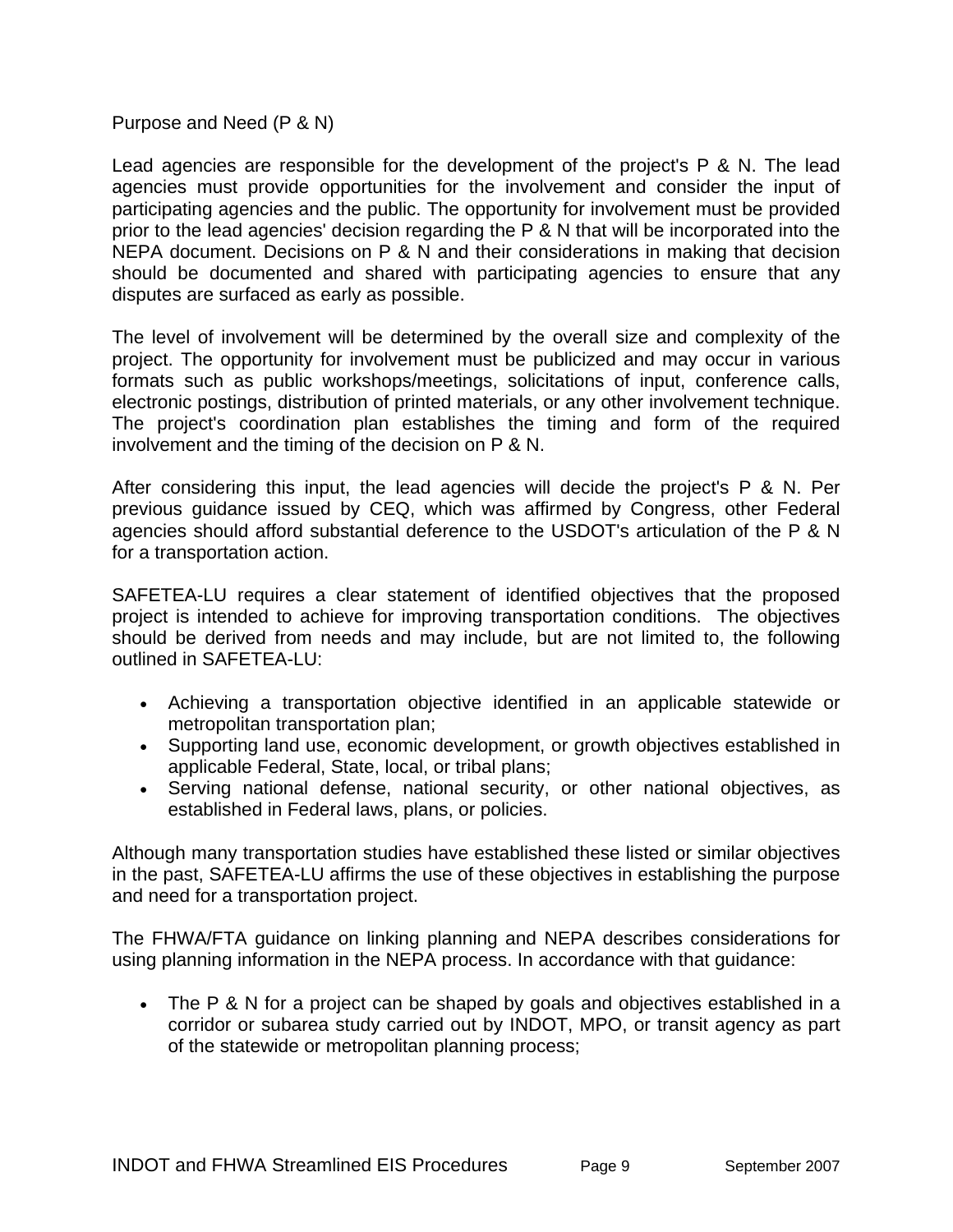- <span id="page-12-0"></span>• A general travel corridor or general mode or modes (i.e., highway, transit, or a highway/transit combination) resulting from transportation planning analyses may be part of the project's P & N statement; and
- If the financial plan for an MPO's long-range transportation plan indicates that funding for a specific project will require special funding sources (e.g., tolls or public-private financing), such information may be included in the P & N.

General direction on developing concise and understandable purpose and need statements is found in the [CEQ-USDOT letter exchange](http://www.environment.fhwa.dot.gov/guidebook/Ginterim.asp) and at FHWA-FTA Joint [Guidance](http://www.environment.fhwa.dot.gov/guidebook/Gjoint.asp) issued July 23, 2003.

#### Alternatives Analysis

The lead agencies are responsible for the development of the range of preliminary alternatives. In developing the alternatives, as early as practicable, the lead agencies must provide opportunities for the involvement of participating agencies and the public and must consider the input provided by these groups. The level of involvement takes into account the overall size/complexity of the project. After considering this input, the lead agencies will decide the range of preliminary alternatives for analysis. The lead agencies' decision on the range of alternatives and their considerations in making that decision should be documented and shared with participating agencies to ensure that any disputes are surfaced as early as possible.

The required involvement opportunities for P & N and range of preliminary alternatives may be concurrent or sequential. If the opportunities are concurrent, and if the P & N is substantially altered as a result of the public and participating agency involvement, then the lead agencies must consider whether an opportunity for involvement in the range of preliminary alternatives that derive from the new  $P$  & N is warranted. The opportunity for involvement must be provided prior to the lead agencies' decision regarding the range of alternatives to be evaluated in the NEPA document.

Under SAFETEA-LU, the lead agencies must determine, in collaboration with the participating agencies, the appropriate methodologies to be used and the level of detail required in the analysis of alternatives. Accordingly, the lead agencies must work with the relevant participating agencies on the methodology and level of detail to be used in a particular analysis. Consensus is not required, but the lead agencies must consider the views of the participating agencies with relevant interests before making a decision on a particular methodology. Well-documented, widely accepted methodologies, such as those for noise impact assessment and Section 106 (historic preservation) review, should require minimal collaboration. The project's coordination plan will establish the timing and form of the required collaboration with participating agencies in developing the methodologies. In accordance with [40 CFR 1503.3\(b\)](http://ceq.eh.doe.gov/nepa/regs/ceq/1503.htm#1503.3), if a participating agency criticizes the proposed methodology to be used in the analysis of an alternative, then the participating agency should describe the alternate methodology that it prefers and state why.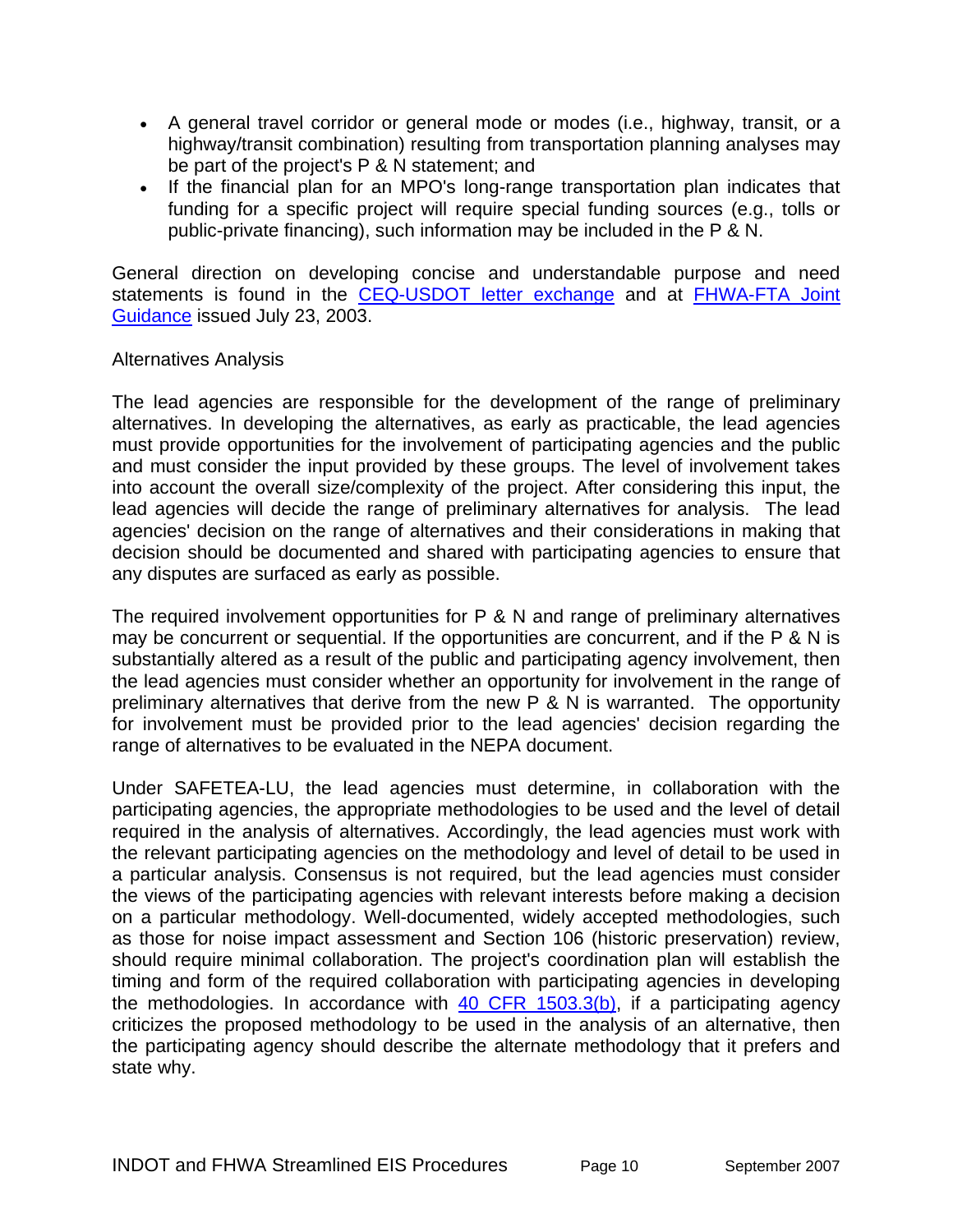<span id="page-13-0"></span>The lead agencies will make the decision on the methodology and level of detail to be used. The lead agencies' decisions on methodologies and level of detail and their considerations in making those decisions should be documented and shared with participating agencies in writing. The lead agencies may define a comment period on the methodology. At the discretion of the lead agencies, methodologies may be developed incrementally, with the initial methodology that is developed during scoping being refined with further collaboration after an initial impact analysis has been performed. Unless a participating agency objects to the selected, duly communicated methodology as described above, the lead agencies can reasonably assert in most cases that comments on methodology received much later in the process (e.g., after issuance of the DEIS) are not timely and will therefore not be acted upon. Exceptions should be based on significant and relevant new information or circumstances that are materially different from what was foreseeable at the time that the lead agencies made and communicated the decision on methodology. The lead agencies may revise a methodology at any time, but if the reason is other than to respond to the concerns of a participating agency, then collaboration with the participating agencies with an interest in that methodology is needed when the methodology is revised.

Three (3) Key Coordination Points with Agencies

The streamlined process provides numerous opportunities for agency input and includes requests for formal agency comment at three (3) key milestones:

- 1. P&N/Conceptual Solutions,
- 2. Range of Preliminary Alternatives Screening, and
- 3. Preferred Alternative and Mitigation.

A coordination package will be distributed and an Agency Review Meeting will be held at each of these three (3) Coordination Points. Public Information meetings will also be held at P&N/Conceptual Solutions and Range of Preliminary Alternatives Screening coordination points. The agency packages for P&N/Conceptual Solutions and Range of Preliminary Alternatives Screening will include the Public Information Meeting Summary for the associated coordination point so agencies have the benefit of public comment. These Coordination Points are in addition to the initial early coordination letter and the official review that agencies routinely conduct on the approved DEIS.

#### Agency Review Meetings

The Project Management Team will review each coordination package and assure that it represents the INDOT and FHWA position. Once the package is acceptable, the consultant will forward the package to the Participating/Cooperating Agencies for review and comment. The cover letter transmitting the Package will establish a deadline for written comments (30-day review period) and a date for the Agency Review Meeting (approximately halfway into 30-day review period). The comment period is measured, from the date the participating agencies receive the materials on which comment is requested (5 working days over and above the 30 days from the date the materials were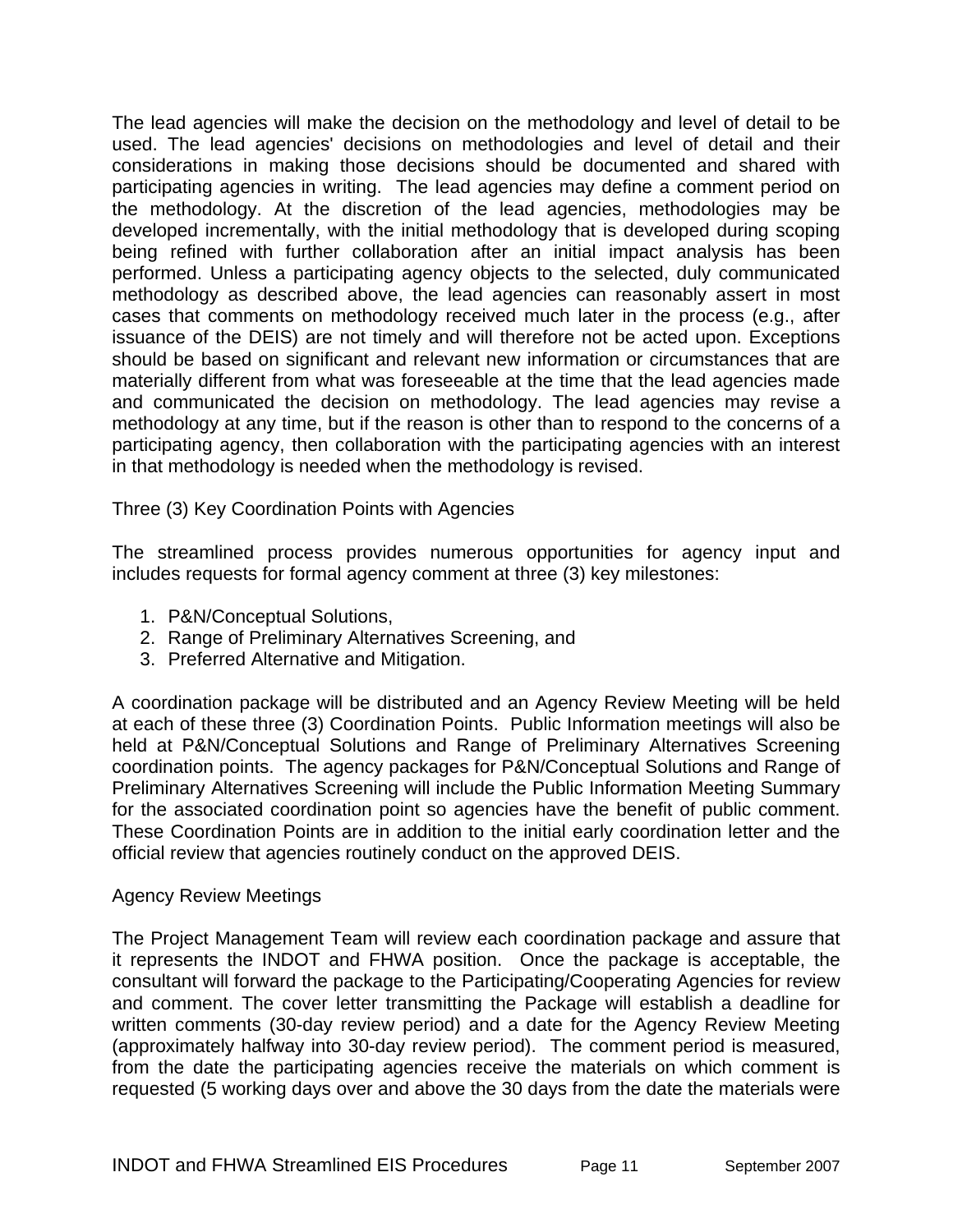<span id="page-14-0"></span>mailed should be added to the comment period to ensure delivery of the materials). The Project Management Team will determine if a given Agency Review Meeting can be by conference call. At least one Agency Meeting should be near the project site so there can be a field trip to acquaint agencies with the project area and issues.

The consultant will send a summary of the agency issues identified during the Agency Review Meeting to the Participating/Cooperating Agencies within 7-days via e-mail (including to those not in attendance). The agencies will have the benefit of the meeting summary in preparing their written comments. Since some agencies prefer to provide their comments verbally at the agency meeting in lieu of providing written comments, therefore, accurate notes will be taken at all agency meetings.

If agency concerns have been effectively captured in the meeting summary, Participating/Cooperating Agencies may choose not to submit written comments or may submit a letter simply concurring in the meeting summary. If a Participating Agency believes a meeting summary is not accurate, or has additional issues, the agency is encouraged to submit written comments by the designated deadline.

The project administrative record must show how agency comments have been addressed. This does not mean that there needs to be a response made to each statement made by an agency, but all substantive issues that are raised by agencies and the public must be identified and addressed by FHWA and INDOT and documented in the project administrative record.

The coordination points will not serve as a barrier to proceeding to the next stage of project development. The P&N/Conceptual Solutions will continue to be refined through the development of the Final Environmental Impact Statement (FEIS) as new information comes available.

#### Public Involvement

The Project Management Team likewise conducts Public Involvement at the P&N/Conceptual Solutions Coordination Point and the Range of Preliminary Alternatives Screening Coordination Point. No public meetings should be held prior to concurrence with the Project Management Team on the material to be presented to the public. Any presentations made by consultants at public meetings should be representing the Project Management Team's recommendations. The consultant will prepare a meeting summary of these public meetings to document the issues and concerns expressed at the public meeting and how they will be addressed.

The INDOT project manager is responsible for development and coordination of the Public Involvement Plan (PIP) with the Public Hearings Office and the Office of Environmental Services. The PIP outlines the strategy and responsibilities for informing and involving stakeholders during all the Steps of the Project Development Process (PDP). INDOT convenes a Community Advisory Committee (CAC) for each EIS and EA/Corridor Study project. For projects being developed as Environmental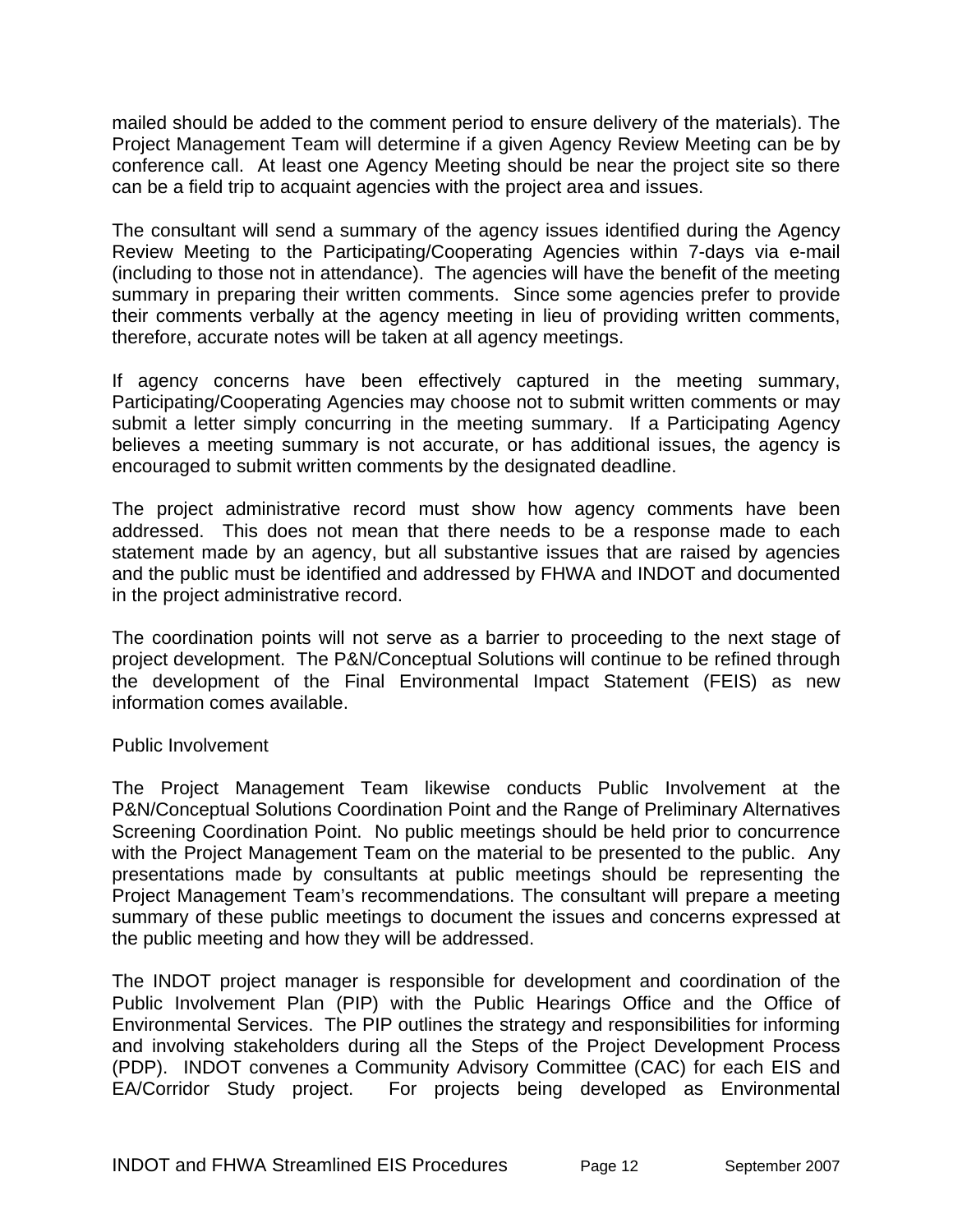<span id="page-15-0"></span>Assessments (EAs), the INDOT Environmental Policy Administrator will consult with the FHWA Environmental Program Manager to determine which EAs will require a Community Advisory Committee (CAC) and public/agency meeting(s) during the development of P&N/Conceptual Solutions and Range of Preliminary Alternatives Screening. The Office of Environmental Services will assure that these PIP activities are included in the associated project PIPs.

The CAC is a group of citizens, convened by the project sponsor, who represent different public perspectives. The CAC meets regularly during the project development and design process to provide input to the sponsor regarding the transportation need to be addressed, the alternative(s) to be considered, the potential impacts of the alternative(s), the means to address these impacts, and design considerations to accomplish context sensitive solutions. CAC members serve as channels of information to and from their respective organizations.

Whereas public involvement meetings are held just prior to major milestones, CAC involvement is held at the beginning of each process. For example, instead of holding a CAC meeting at the same time of the public information meeting when the draft P&N/Conceptual Solutions report is finished, the CAC would be involved from the beginning to provide guidance on the development of P&N/Conceptual Solutions.

Therefore, INDOT convenes a CAC when an EA/Corridor Study or EIS is initiated. Citizens from the community will be identified for potential membership on the CAC and will be invited to serve as liaisons to their respective groups/organizations and the community at large. Following completion of the EIS, the CAC may be continued in order to provide input through the design phase and construction.

See the INDOT Public Involvement Manual for more information about public hearings, public involvement plans, public involvement meetings, CACs, and how public involvement must be conducted for EISs.

Development of the Preferred Alternative to a Higher Level of Detail

The lead agencies will decide whether to develop the preferred alternative, after it has been officially identified, to a higher level of detail than the other alternatives. The lead agencies must determine that:

- 1. this would not prevent an impartial decision on the appropriate course of action and
- 2. is necessary to facilitate the development of mitigation measures or concurrent compliance with other environmental laws.

The lead agencies must agree that a particular alternative is the preferred alternative and that the relevant conditions are met, before developing that alternative in greater detail.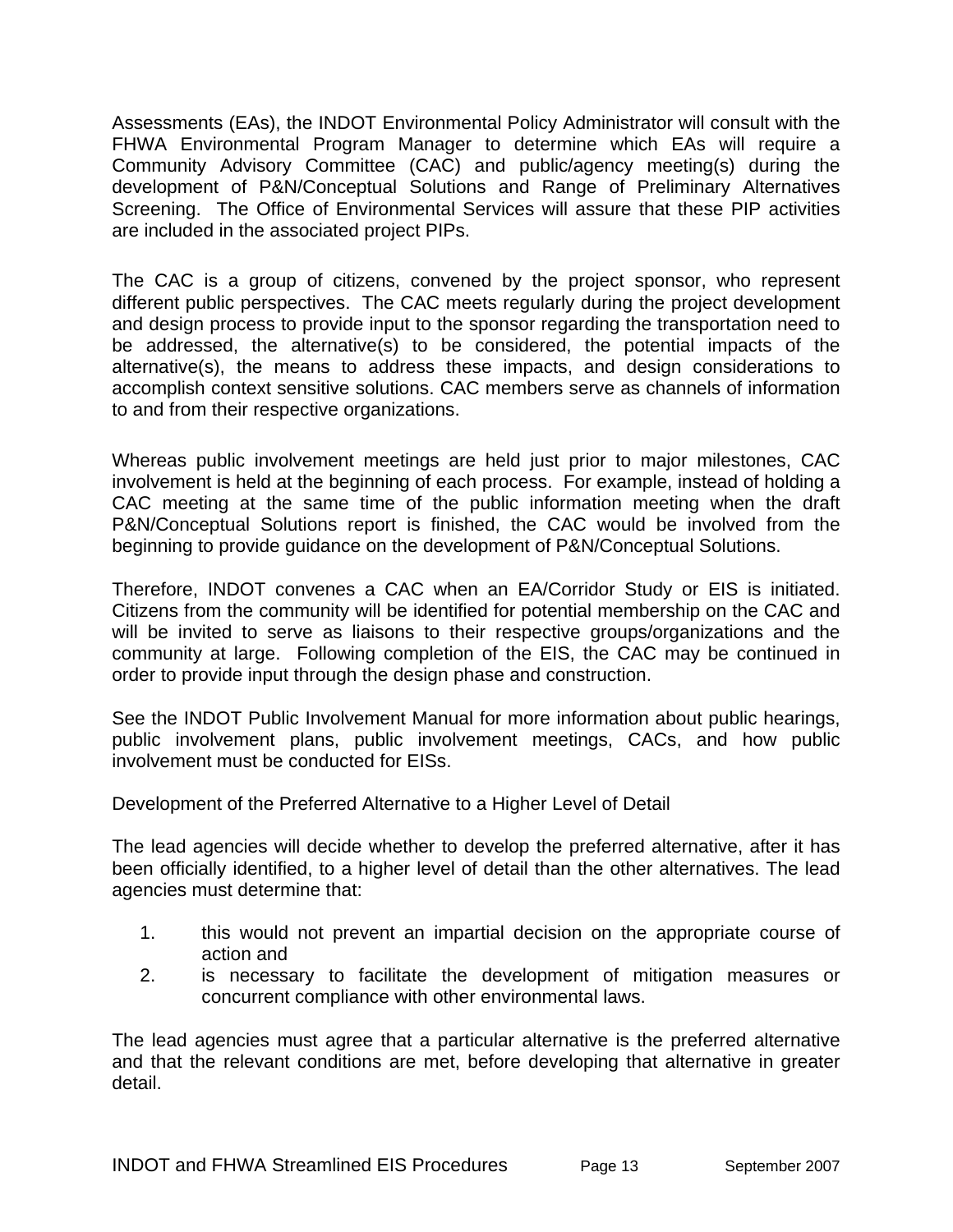SAFETEA-LU permits the preferred alternative to be developed to a higher level of detail than the other alternatives for only the following reasons:

- 1. to facilitate the development of mitigation measures, or
- 2. to facilitate concurrent compliance with other applicable environmental laws.

Normally, INDOT initiates the request to develop the preferred alternative to a higher level of detail. The request should be made by letter (electronic or hard copy) from INDOT's Commissioner or his authorized delegate, to the FHWA Division Office and to other lead agencies, if any. The request may be included in a letter requesting acceptance of the identification of a preferred alternative, if appropriate. The letter should request the concurrence of the other lead agencies in developing the preferred alternative to a higher level of detail. The request should provide the following information:

- Reasons why INDOT wants to develop the preferred alternative to a higher level of detail before completion of NEPA review, including the specific Federal laws, impacts, resources, and mitigation measures whose processing would be facilitated by the proposed differential treatment of the alternatives;
- The general nature and extent of the work INDOT would perform on the preferred alternative if the request is approved; and
- The reasons why greater design detail will not prejudice the lead agencies' consideration of other alternatives.

The FHWA should document its determination that the relevant conditions described in Section 6002 are met before any work is done to develop a preferred alternative in greater detail. This documentation may be in the form of a response letter (electronic or hard copy) to INDOT's request. The key question is whether developing the preferred alternative more fully would cause, in the mind of the NEPA decisionmakers, an imbalanced comparison among alternatives because of time, money, or energy expended. FHWA must be confident that the lead agencies will be able to make a different choice of alternative, if warranted, at the end of the NEPA process.

When the preferred alternative is developed at a higher level of detail, the lead agencies should take particular care to ensure that the evaluation of alternatives reflects the required rigorous and objective analysis. Each alternative must be explored at a sufficient level of detail to support a reasoned choice. Key issues for the NEPA alternatives evaluations in these cases will be the use of "apples-to-apples" comparisons of alternatives, and the assurance that additional information developed on the preferred alternative is evaluated to identify and address any new or different information that might affect the choice of alternatives. If there are substantial differences in the levels of information available for the alternatives, it may be necessary to apply assumptions about impacts or mitigation to make the comparisons fair. For example, if mitigation is designed only for the preferred alternative, then assumptions that comparable measures can be taken to mitigate the impacts of the other alternatives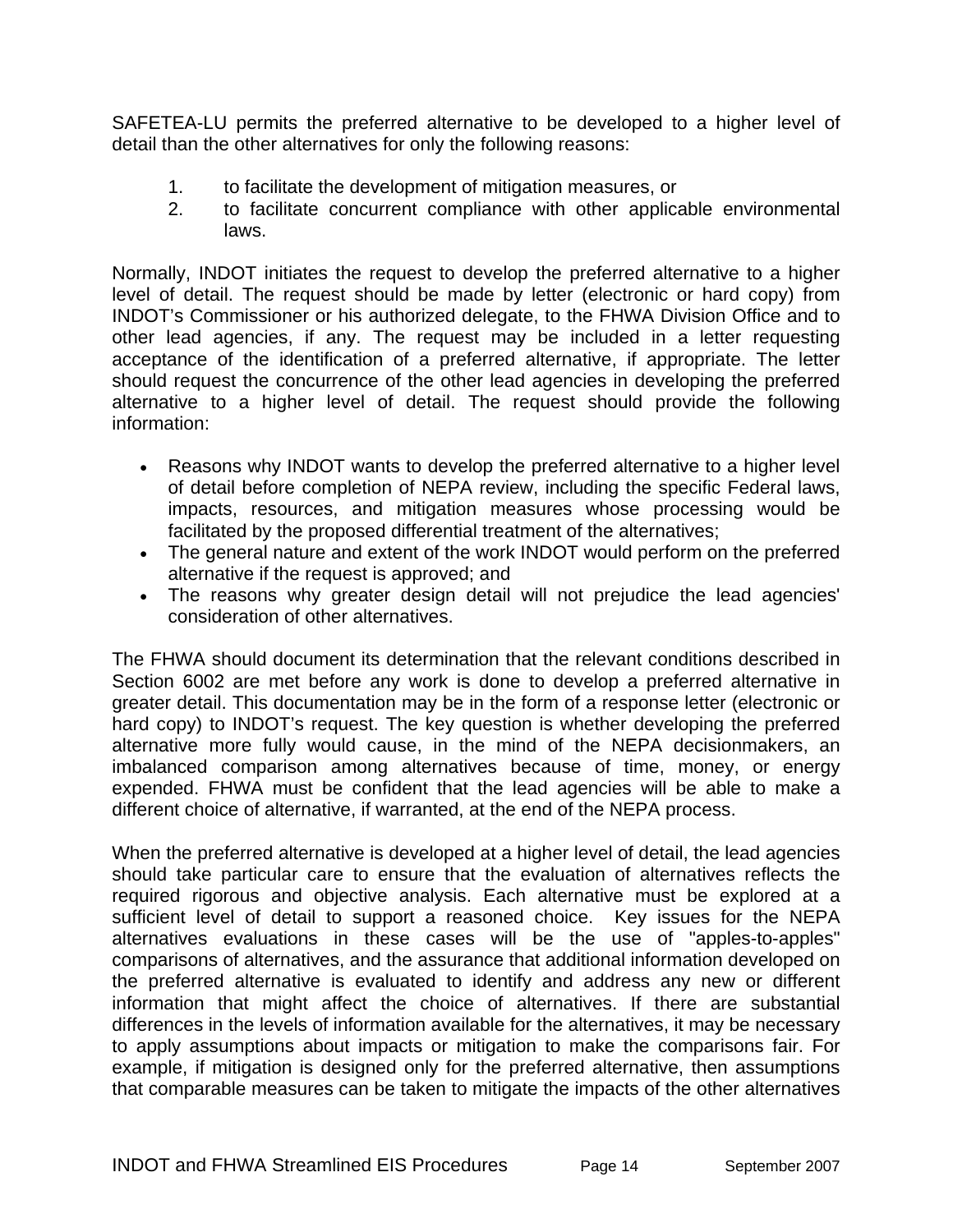<span id="page-17-0"></span>should be included in the comparative analysis of the alternatives even though those other alternatives are not designed to the same level of detail. This will ensure that the preferred alternative is not presented in an artificially positive manner as a result of its greater design detail. The NEPA document should disclose the additional design work and the changes in impacts arising out of that design detail. If the impacts identified at the higher level of design detail are substantially different, they should be reviewed to determine whether additional work on other alternatives and/or reconsideration of the identification of the preferred alternative is warranted.

#### Statute of Limitations

Section 6002 of SAFETEA-LU establishes a 180-day statute of limitations (SOL) on claims against USDOT and other Federal agencies for certain environmental and approval actions. The [SOL established by SAFETEA-LU](http://www.fhwa.dot.gov/hep/section6002/appx.htm#LimitationsOnClaims) applies to a permit, license, or approval action by a Federal agency if the action relates to a transportation project. A SOL notification is published in the *Federal Register* (FR) announcing that a Federal agency has taken an action on a transportation project that is final under the Federal law pursuant to which the action was taken.

This provision establishes a category of final action by Federal agencies that can be made subject to a 180-day time limitation for seeking judicial review. The law applies to Federal agency decisions on highway projects. If a SOL notice is published in the *Federal Register* (FR) that declares that there have been final Federal agency actions, then claims covered by the notice must be filed within 180 days after the date of the FR notice. A decision not to publish a SOL notice does not prevent an action from being final for other purposes. If no SOL notice is published, the period for filing claims is not shortened from what is provided by other parts of Federal law. If other Federal laws do not specify a statute of limitations, then a 6-year claims period applies. The Federal lead agencies handle the publication of all SOL notices under Section 6002.

FHWA Process for Implementing the Statute of Limitations

The decision whether to use the SOL notice process is one that the FHWA Division Office will make in consultation with the other lead agencies. Federal agencies other than FHWA may publish the notices. However, as a practical matter it is preferable for FHWA, as Federal lead agency, to handle the publication for all affected Federal agencies regardless of the amount of time that may pass between the FHWA ROD/FONSI and the last Federal agency decision.

The FHWA Division also should ensure that there is coordination with other Federal agencies whose decisions are covered by a notice. It is important for those agencies to be aware of the intention to publish a notice, especially if the notice directs readers to those other agencies for information about their actions on the project. Such coordination also is important because it permits the FHWA to confirm that there are no other pending actions or proceedings at the other Federal agency that might affect that agency's project decision.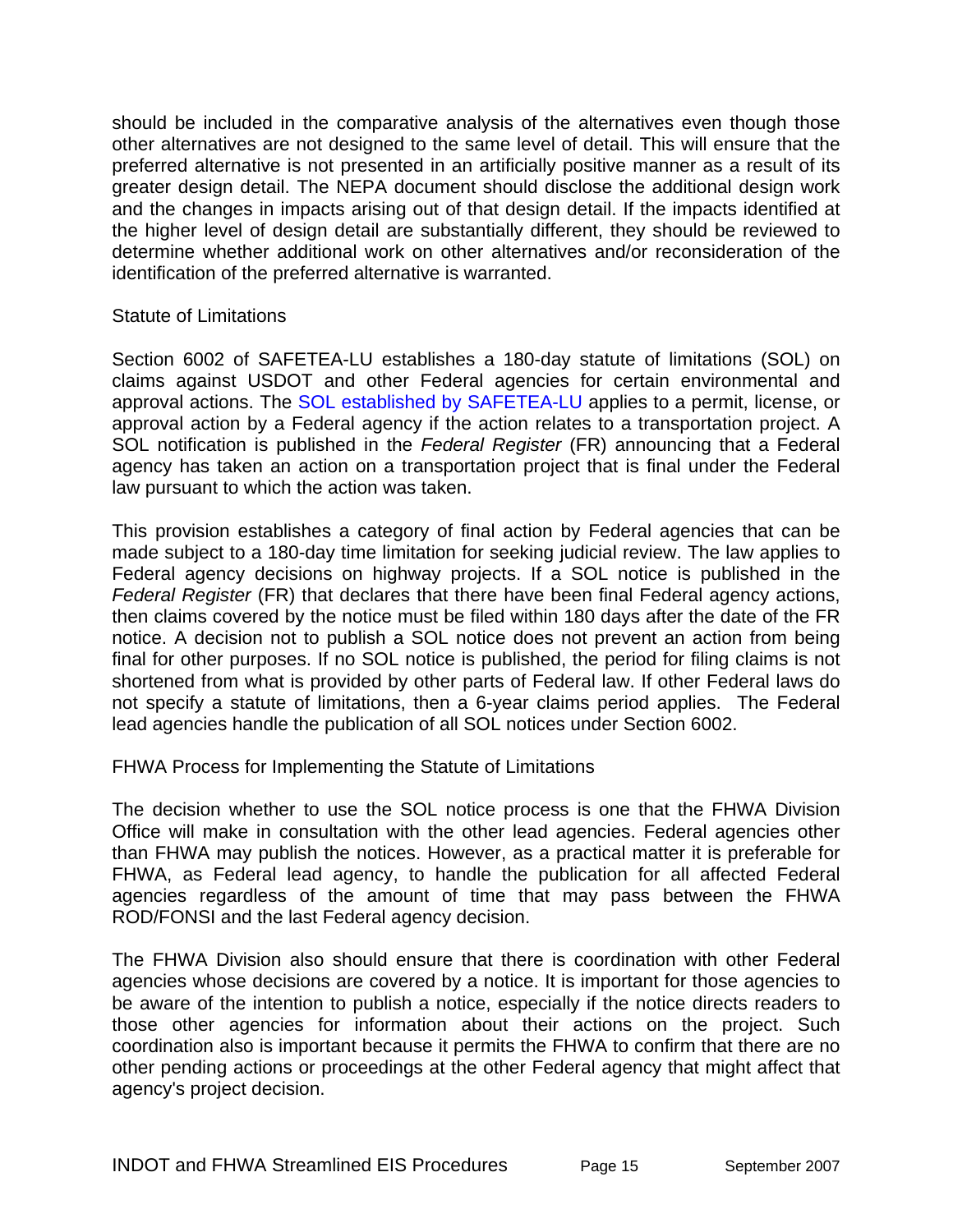#### <span id="page-18-0"></span>Issue Resolution Process

For minor disagreements, the lead agencies may, after due consideration, decide to proceed without resort to any dispute resolution process. When there is disagreement on important issues of concern, the lead agencies may decide that the most effective approach would be to work out the disagreement in some formal or informal way. In 2002, FHWA issued [guidance](http://www.environment.fhwa.dot.gov/strmlng/adrguide/index.asp) to facilitate the resolution of interagency disputes at lower levels of decision making. The methods presented in that guidance, such as the use of qualified neutral mediators, remain valid and should be considered by the lead agencies when appropriate.

SAFETEA-LU provides a formal process for resolving serious issues that may delay the project or result in a denial of a required approval for the project. The project sponsor or the Governor may invoke the Section 6002 process for issue resolution at any time. There are also other options that are available to lead and participating agencies. Those options include procedures embodied in a coordination plan, and the CEQ referral process under [40 CFR Part 1504](http://ceq.eh.doe.gov/nepa/regs/ceq/1504.htm).

An issue of concern that may trigger the issue resolution process in SAFETEA-LU is any issue that could delay the project or could prevent an agency from granting a permit or other approval that is needed for the project. Resolution of the issue of concern means that the agencies involved agree on how to proceed so that they are able to reach decisions on matters within their authority. For example, the resolution may be an agreed upon framework or process for proceeding with the issuance of the permit or other approval needed for a project. This agreement should be in the form of a signed document.

# **EIS Development Process**

Regardless of whether the proposed action is initiated as an EIS or EA/Corridor Study, the following processes will be utilized. The Project Management Team may choose to combine certain steps or otherwise modify these procedures on a case-by-case basis.

Initiate NEPA with FHWA - Step 2 in INDOT's PDP for Major Projects

# **Submitting Letter of Project Intention (LOPI)**

Once the Project Management Team has been assembled, and a consultant is given a notice to proceed with the environmental study, a LOPI must be issued to FHWA by INDOT including the following information:

- Type of work, termini, length, and general location of the proposed project.
- A list of any other Federal approvals (e.g. Section 404 permits) anticipated to be necessary for the proposed project, to the extent such approvals are known at the outset.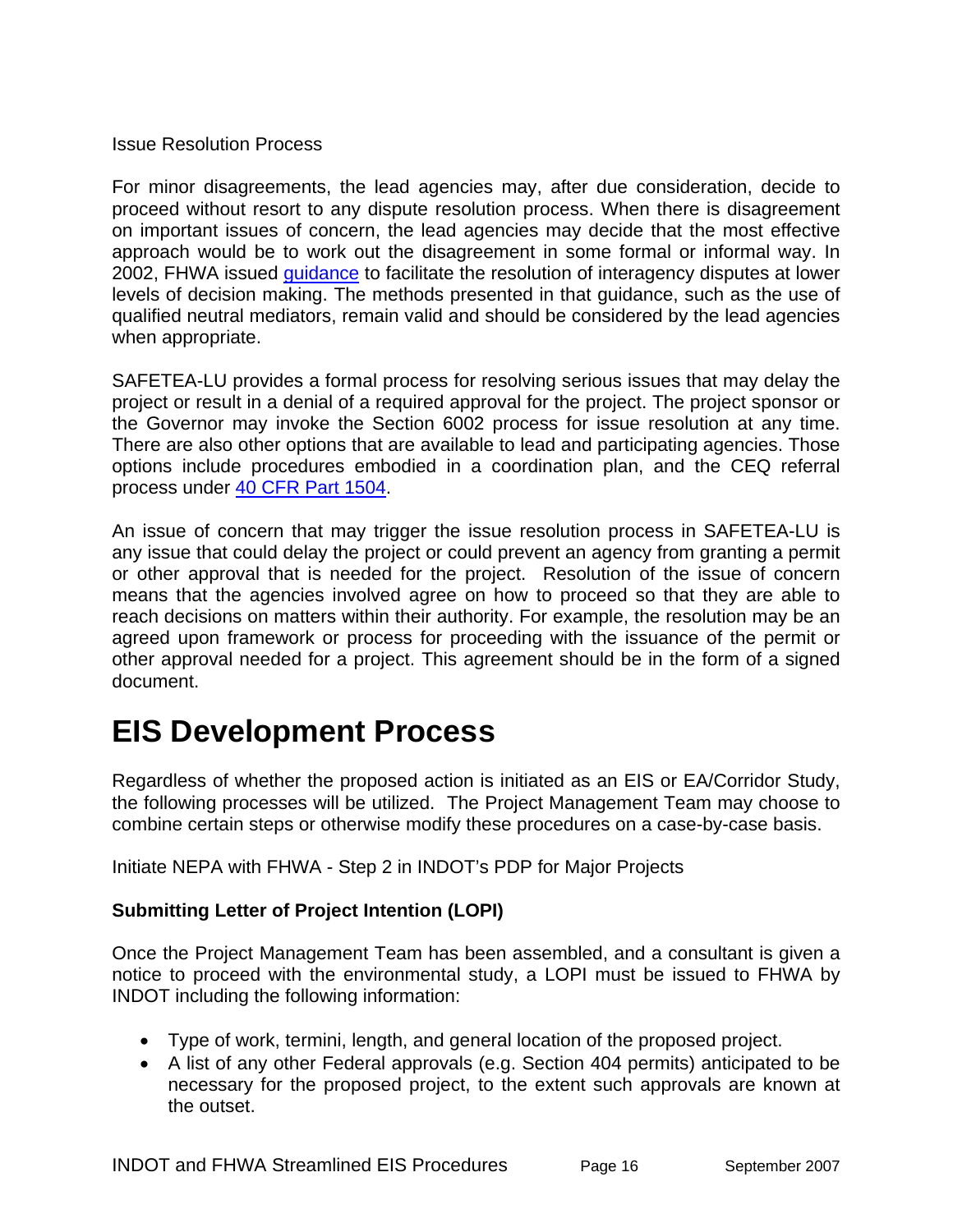- <span id="page-19-0"></span>• The notice also should indicate the timeframe within which the environmental review process should be started.
- The LOPI should be signed by INDOT's Commissioner or his authorized delegate.

# **Publish Notice of Intent (NOI)**

A draft Notice of Intent (NOI) under 40 CFR 1501.7 and 1508.22 sent to the Indiana Division of FHWA may serve as the LOPI under Section 6002 as long as the information required by Section 6002 is contained in the Draft Notice of Intent. If the LOPI is sent separately from the NOI, the LOPI should be sent to FHWA prior to the NOI. The NOI for an EIS will be published in the Federal Register.

# **Inviting Participating/Cooperating Agencies**

The lead agencies should send invitations (hard copy or e-mail – track to ensure delivery) to potential participating/cooperating agencies. Keep a copy of the invitations and their responses in the project file. The lead agencies may send invitations at or after the time of the LOPI. If, as the project advances, the lead agencies identify additional entities that should be invited to serve as participating/cooperating agencies, then they should invite those entities promptly.

The invitation letter to potential participating agencies should include the following information.

- Basic project description and map of the project location.
- A request for the involvement of the agency as a participating agency stating the reasons why the project is expected to interest the invited agency. Reflect all areas of jurisdiction of the invited agency. Bear in mind that some invited agencies may have obligations under several authorities.
- Identify the lead agencies.
- Describe the roles and responsibilities of a participating agency.
- Specify a deadline for responding to the invitation. A response deadline of no more than 30 days is suggested.
- Request a response either accepting or declining the role of participating agency.
- If a Federal agency qualifies as a cooperating agency, it should be invited to serve in that capacity as well as the participating agency capacity. A non-federal agency that qualifies under CEQ regulations to serve as a cooperating agency may be invited to serve in that capacity or as a participating agency, at the discretion of the lead agencies.

A State, tribal, or local agency must respond affirmatively to the invitation to be designated as a participating agency. If the State, tribal, or local agency fails to respond by the stated deadline or declines the invitation, regardless of the reasons for declining, the agency should not be considered a participating agency.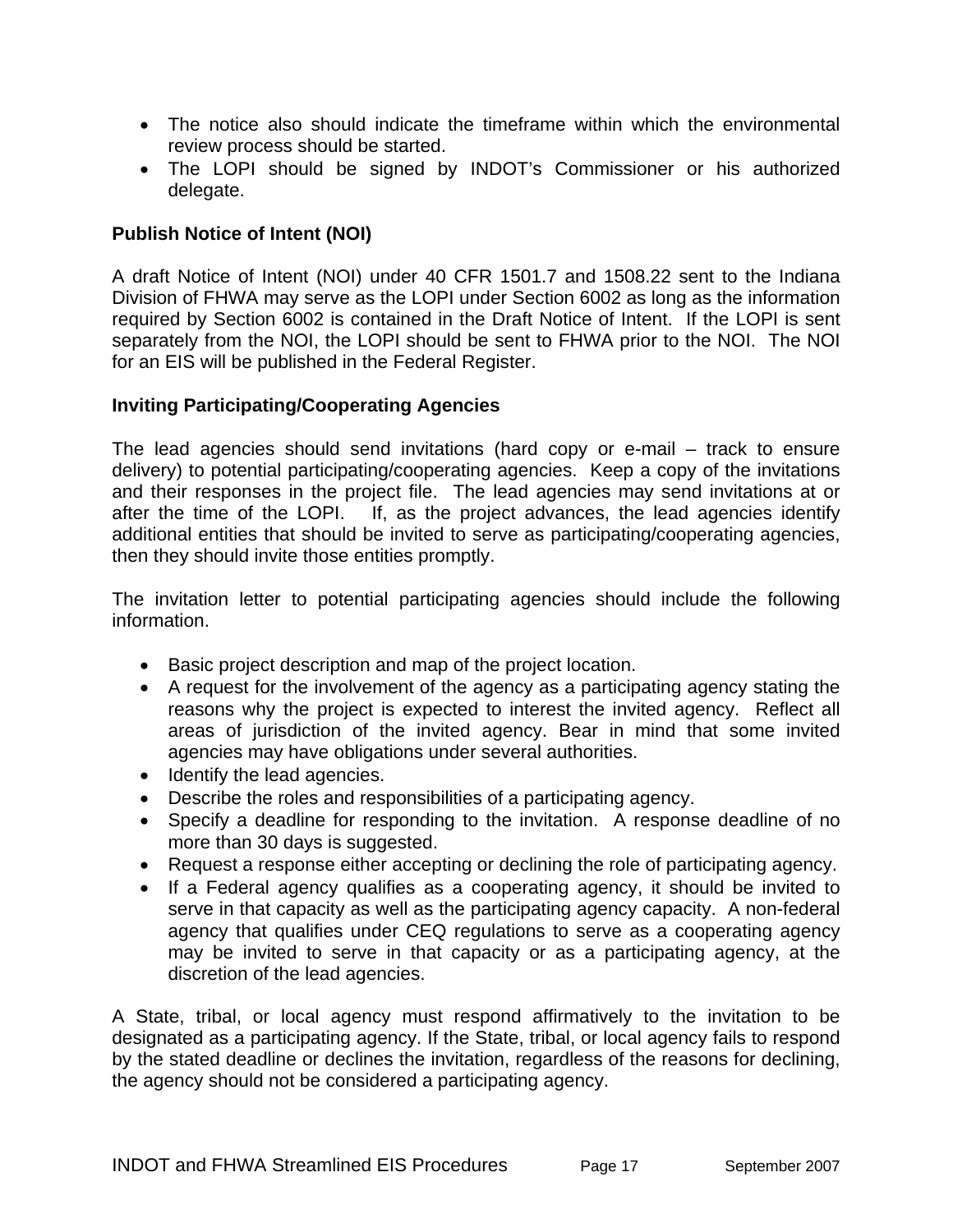<span id="page-20-0"></span>A Federal agency invited to participate shall be designated as a participating agency unless the agency declines the invitation by the specified deadline. If a Federal agency chooses to decline, their response letter (electronic or hard copy) must state that the agency

- 1. has no jurisdiction or authority with respect to the project,
- 2. has no expertise or information relevant to the project, and
- 3. does not intend to submit comments on the project.

If the Federal agency's response does not state the agency's position in these terms, the agency should be treated as participating agency. If an agency has an interest but declines to be a participating agency, it is free to comment on the project in the same manner that a member of the public may comment. The declining agency forgoes the opportunity to provide early input on several project issues such as the development of purpose and need, the range of alternatives, and methodologies.

The scoping process may be conducted concurrently with the invitation process as long as the potential participating agencies are provided with sufficient scoping information and opportunity for involvement.

See [SAFETEA-LU Environmental Review Process Final Guidance](http://www.fhwa.dot.gov/hep/section6002/1.htm#Toc148770572) for further information concerning this process.

#### **The Coordination Plan**

Coordination plans should be developed early in the environmental review process after project initiation. The initial coordination plan may be changed by the lead agencies as additional participating agencies are identified or the complexity of issues becomes clearer. The coordination plan must be shared with the public and with participating agencies so that they know what to expect and so that any disputes are surfaced as early as possible. See the previous discussion of the Coordination Plan for further details.

The coordination plan must include a project schedule. The project schedule must be provided to all participating agencies, the INDOT, and the project sponsor, and must be made available to the public. The method by which the schedule is made available to the public is flexible. It may be posted on a project web site, distributed to the people on a well-advertised project mailing list, or handed out at public and agency coordination meetings.

**Contact Resource Agencies** (Early Coordination) Step 2 in INDOT's PDP for Major **Projects** 

An Early Coordination Letter will be issued to solicit input from participating/cooperating agencies. The Early Coordination Letter will include a map of the study area, and a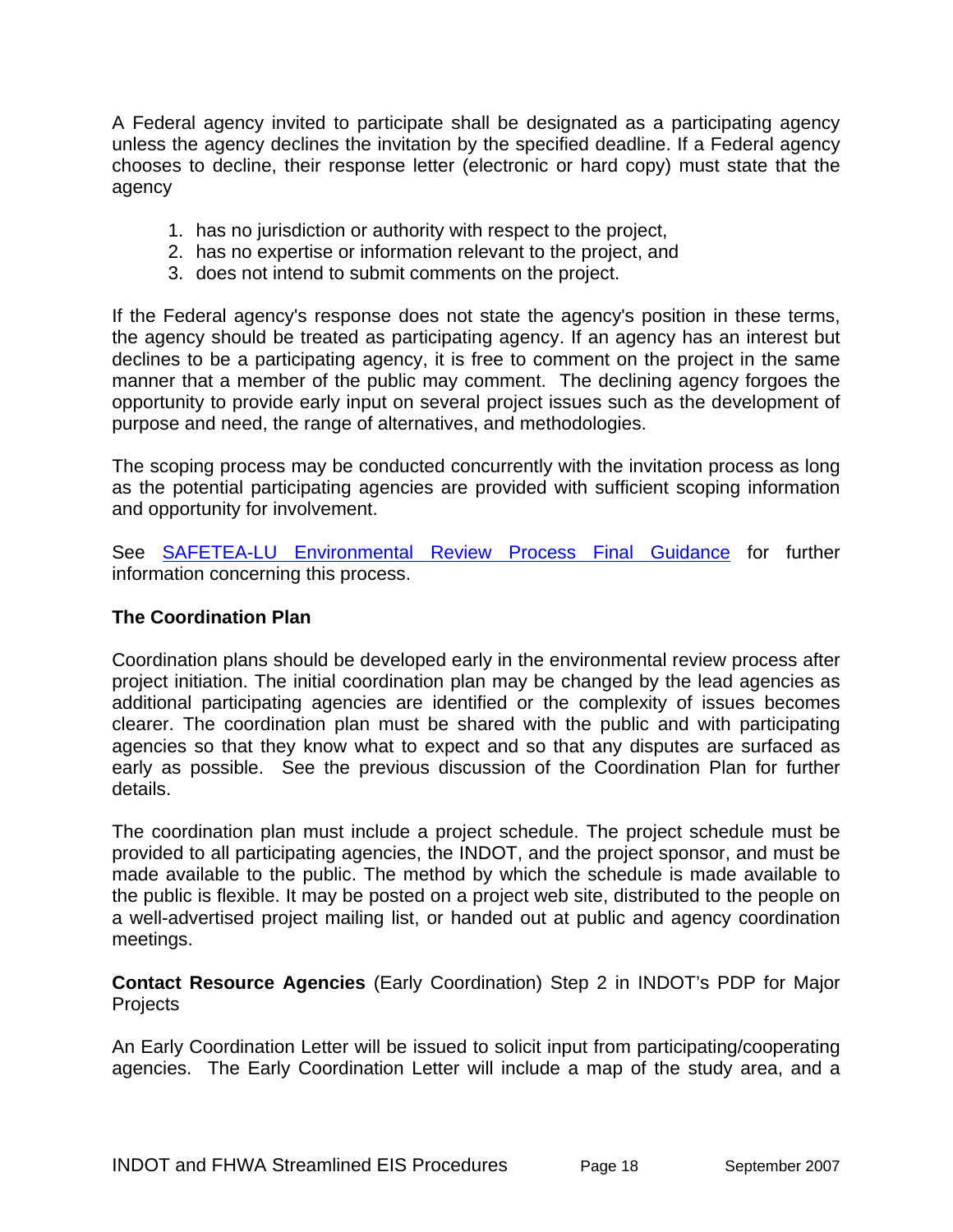<span id="page-21-0"></span>description of the proposed action. This request may be included in the Invitation to Participating/Cooperating Agencies.

In the case of an EIS, the proposed action can be described in terms of the design concept and scope that is included in the INDOT Scheduling Production Management System (SPMS) and the MPO 20-year Transportation Plan. In the case of an EA/Corridor Study, the description of the proposed action may be described in more general terms – e.g., "proposed transportation improvements that provide additional capacity in the corridor".

At approximately the same time and per the INDOT Cultural Resources Manual, another letter should be issued inviting consulting parties for initiation of Section 106.

# **Refine Draft Purpose and Need** - Step 2 in INDOT's PDP for Major Projects

For projects requiring an EIS, the lead agencies are responsible for the development of the project's Purpose and Need. The lead agencies must provide opportunities for the involvement of participating agencies and the public and must consider the input provided by these groups. The opportunity for involvement must be provided prior to the lead agencies' decision regarding the Purpose and Need that will be incorporated into the NEPA document. The lead agencies' decision on Purpose and Need and their considerations in making that decision should be documented and shared with participating agencies to ensure that any disputes are surfaced as early as possible.

# **Collect Traffic Data and Analyze** - Step 2 in INDOT's PDP for Major Projects

At this stage, the consultant is collecting a wide variety of baseline information. The type of baseline information needed will vary from project to project, but could include the following items:

- 1. Project history/background
- 2. Design concept and scope of project in the Statewide and Metropolitan Transportation Plans or local agency Master Plans where they exist
- 3. Limits of the study area for NEPA purposes (and area of potential effect for Section 106 purposes)
- 4. Existing traffic (AADT) and peak-hour level-of service
- 5. Initial estimate of 20-year projected traffic/peak-hour level-of-service for designyear of project for no-build (include committed projects in MPO 20-year TP, less action being evaluated) based on INDOT Statewide Model or MPO Model
- 6. Traffic safety data, geometric deficiencies and accident data
- 7. System efficiency/connectivity
- 8. Areas of interest to local citizens and elected officials
- 9. Legislative policies and mandates
- 10. Economic initiatives
- 11. Intermodal relationships, including bicycle/pedestrian systems, transit (rail and bus), port facilities and airport facilities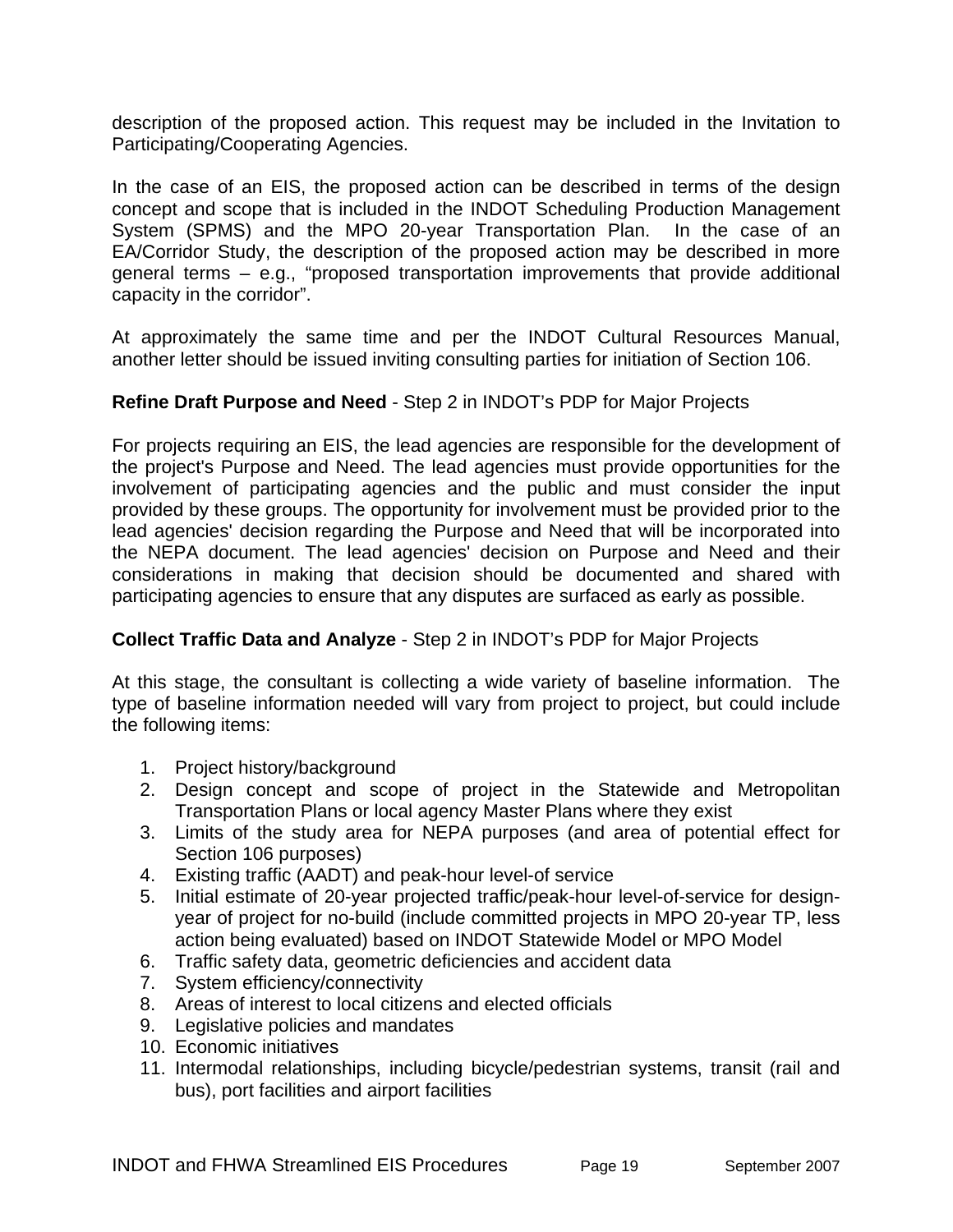- <span id="page-22-0"></span>12. Congestion Management System (CMS) status (identify how the project was analyzed in the State/MPO CMS process)
- 13. NWI wetlands identified in project study area, including prior converted and farmed wetlands where possible (consult NRCS)
- 14. Floodplains, streams, and rivers
- 15. Threatened and endangered species
- 16. Historic structures and assessment of archeological potential
- 17. Consulting parties for Section 106 purposes
- 18. Parklands, wildlife lands, and nature preserves
- 19. Existing land use map and locally adopted land use plan (including horizon year)
- 20. Environmental Justice data (census information and interpretation is needed)
- 21. Clean Air Act conformity status
- 22. Sites identified on the Comprehensive Environmental Response, Compensation and Liability Act (CERCLA) list and other potential hazardous sites
- 23. Indirect/Cumulative impacts (for certain resources or functions that may be "significantly" impacted by the proposed action)

#### **Develop Conceptual Solutions/Analyze Conceptual Solutions** – Step 3

Identification and analysis of conceptual solutions should begin with specifying needs to be addressed as identified in the Purpose and Need Statement. The number and range of solutions considered should be appropriate to the identified needs. The types and location of resources should also be considered. It is important to continue working with agencies and the public during this phase to seek and address their ideas and concerns.

#### **Prepare Purpose and Need/Conceptual Solution Screening Package Report** – Step 3

The consultant will prepare the P&N/Conceptual Solutions Package and include the following, unless otherwise specifically approved by FHWA:

- 1. 2-3 page P&N/Conceptual Solutions Summary that:
	- o Describes the core objectives of the proposed action, as well as any secondary objectives.
	- o Explains the underlying basis for the project objectives in terms of (1) relevant federal, state, and/or local policies, which may include transportation, economic development, land use, and other policies; (2) relevant data, which may include data regarding transportation conditions, economic conditions, land use conditions, and other conditions; and (3) public and agency comments regarding the definition of the project's objectives.
	- o Describes the evaluation criteria that will be used to evaluate the effectiveness of an alternative in meeting P&N, and explains how those evaluation criteria will be used.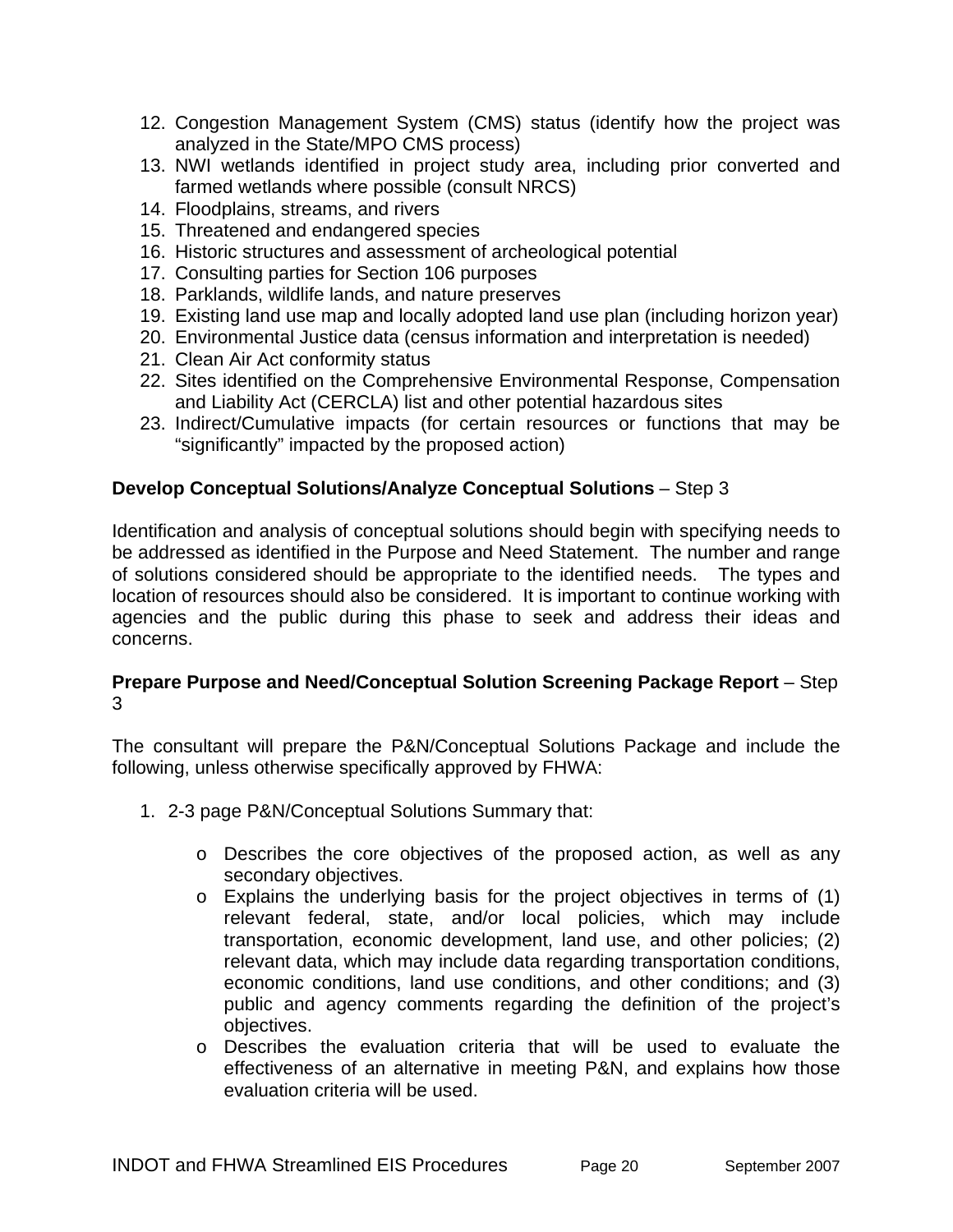- <span id="page-23-0"></span>o Describes any other factors, beside P&N, that will be considered in the screening of alternatives, such as cost or environmental factors.
- o Includes a map showing the Conceptual Solutions
- 2. P&N supporting narrative and technical documentation
- 3. Initial range of Conceptual Solutions to be considered

Once the Project Management Team is satisfied with the contents of the Coordination Package, the consultant will forward the package to Participating/Cooperating Agencies for review and comment. The cover letter should include the following information:

- 1. List the specific feedback that is being sought.
- 2. Establish a deadline for written comment and identify the date of the Agency Review Meeting (30-day review period with Agency Review Meeting halfway through the review period). The comment period is measured from the date the participating agencies receive the materials on which comment is requested (5 working days over and above the 30 days from the date the materials were mailed should be added to the comment period to ensure delivery of the materials).
- 3. Identify the official title of the project, and provide a statement that the project is following the FHWA/INDOT EIS Streamlined Procedures.
- 4. Identify the specific EIS Streamlined Procedures review package (e.g., Purpose and Need documentation) that is enclosed for the participating agencies to review.
- 5. Provide a statement that FHWA/INDOT ha approved the enclosed information for the participating agencies" review and comment.
- 6. Identify the names, phone number and e-mail address of FHWA/INDOT project managers.
- 7. Provide the consultant's phone number and e-mail address.
- 8. Provide the most recent project schedule.

# **Hold Public Information Meetings Purpose and Need/Conceptual Solution** – Step 3

The Project Management Team conducts a Public Information Meeting on the P&N/Conceptual Solutions Package prior to the Agency Review meeting so the agencies have the benefit of public comment The consultant will prepare a meeting summary of the public involvement to document the major issues and concerns expressed and how they will be addressed.

#### **Resource Agency Consultation – Step 3**

Ideally, the P&N/Conceptual Solutions Agency Review Meeting will be held near the project location and a field trip will be offered in conjunction with the meeting. Subsequent meetings can be by conference call, if this is acceptable to the Project Management Team. Specific feedback that is being sought from the Participating Agencies includes comments addressing the following issues: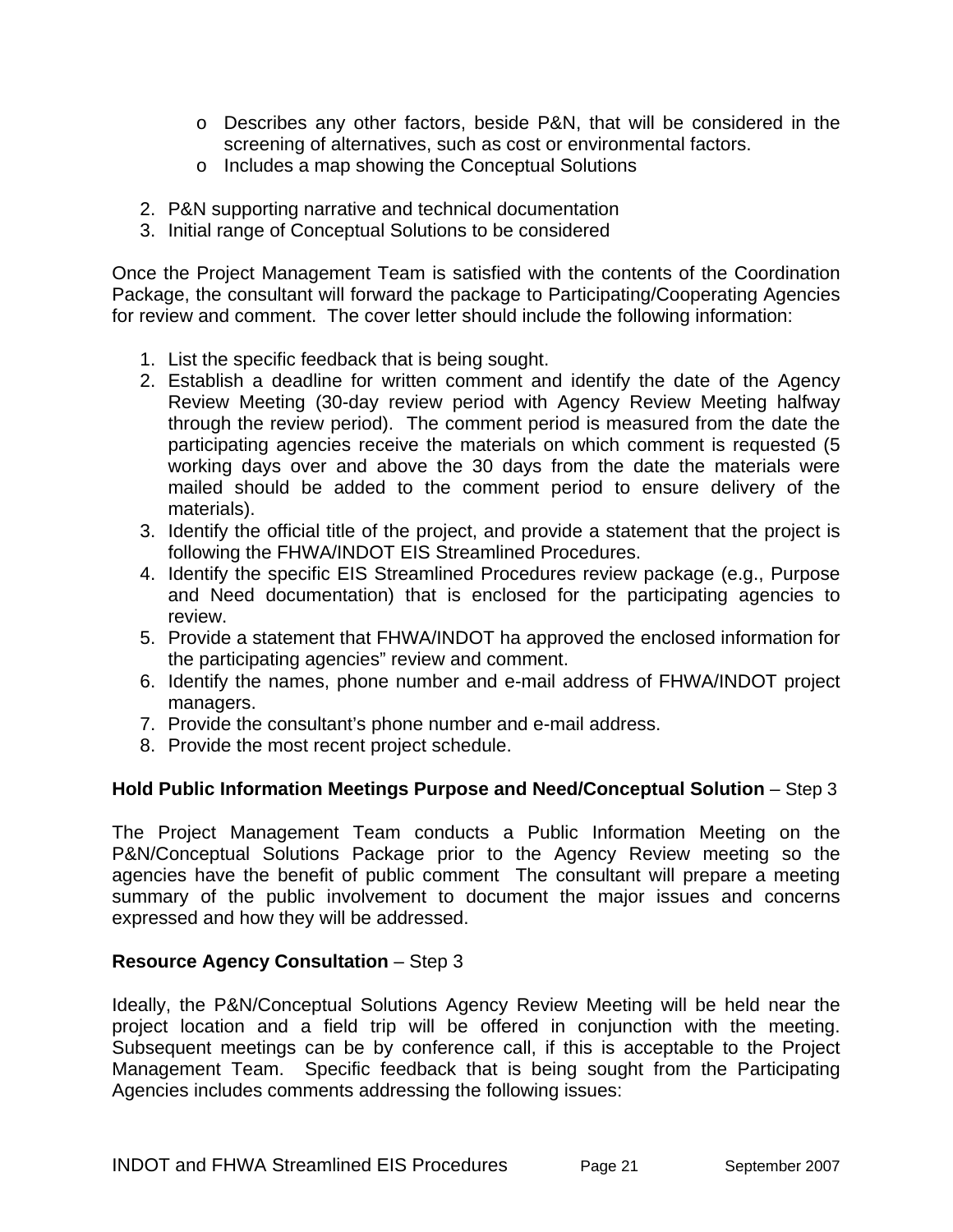- <span id="page-24-0"></span>1. Statement of core project objectives
- 2. Evaluation criteria for alternatives
- 3. Additional Conceptual Solutions that should be considered
- 4. Modifications to Conceptual Solutions
- 5. Modifications to the study area or termini
- 6. Specific resource issues
- 7. Agency response to FHWA invitation to be a Participating/Cooperating Agency
- 8. Any additional key information
- 9. The Agency Review Package should include a summary of Public Information Meeting comments.

The consultant will send a summary of agency issues identified during the Agency Review Meeting to the Participating/Cooperating Agencies within seven (7) days via email (including to those not in attendance). The Participating Agencies will have the benefit of the meeting summary in preparing their written comments. The project administrative record must document any issues identified by the Participating Agencies and the public and how they were addressed.

#### **Revise Purpose and Need Statement and Screening of Conceptual Solutions** – Step 3

Based on feedback from Participating Agencies and the public, the Project Management Team will meet with the consultant and agree on revisions to the project study area, termini, P&N and Conceptual Solutions to be evaluated. Major investments in transit are normally addressed as part of the MPO planning process, and so transit alternatives analysis will largely build on the MPO transit analysis and reaffirm or expand on that analysis as appropriate.

# **Confirm with FHWA – Type of Environmental Document** – Step 3

This step can be completed by the formal electronic submittal of the final concept solution report. The final report will be forwarded to Federal Highway for confirmation of type of environmental document.

#### **Develop Preliminary Alternatives** – Step 4

A preliminary alternatives analysis will be done on a wide range of feasible alternatives that have evolved from the various public/agency/community advisory committee (CAC) contacts. This initial analysis will serve to determine if there is a fundamental engineering, safety, or environmental fatal flaw, or failure to meet basic P&N (by applying the evaluation criteria identified in the P&N) that would render a given alternative not "reasonable" for NEPA consideration. This analysis can usually be completed based on data that is available from existing data sources. The evaluation criteria must be consistently applied to the full range of preliminary alternatives.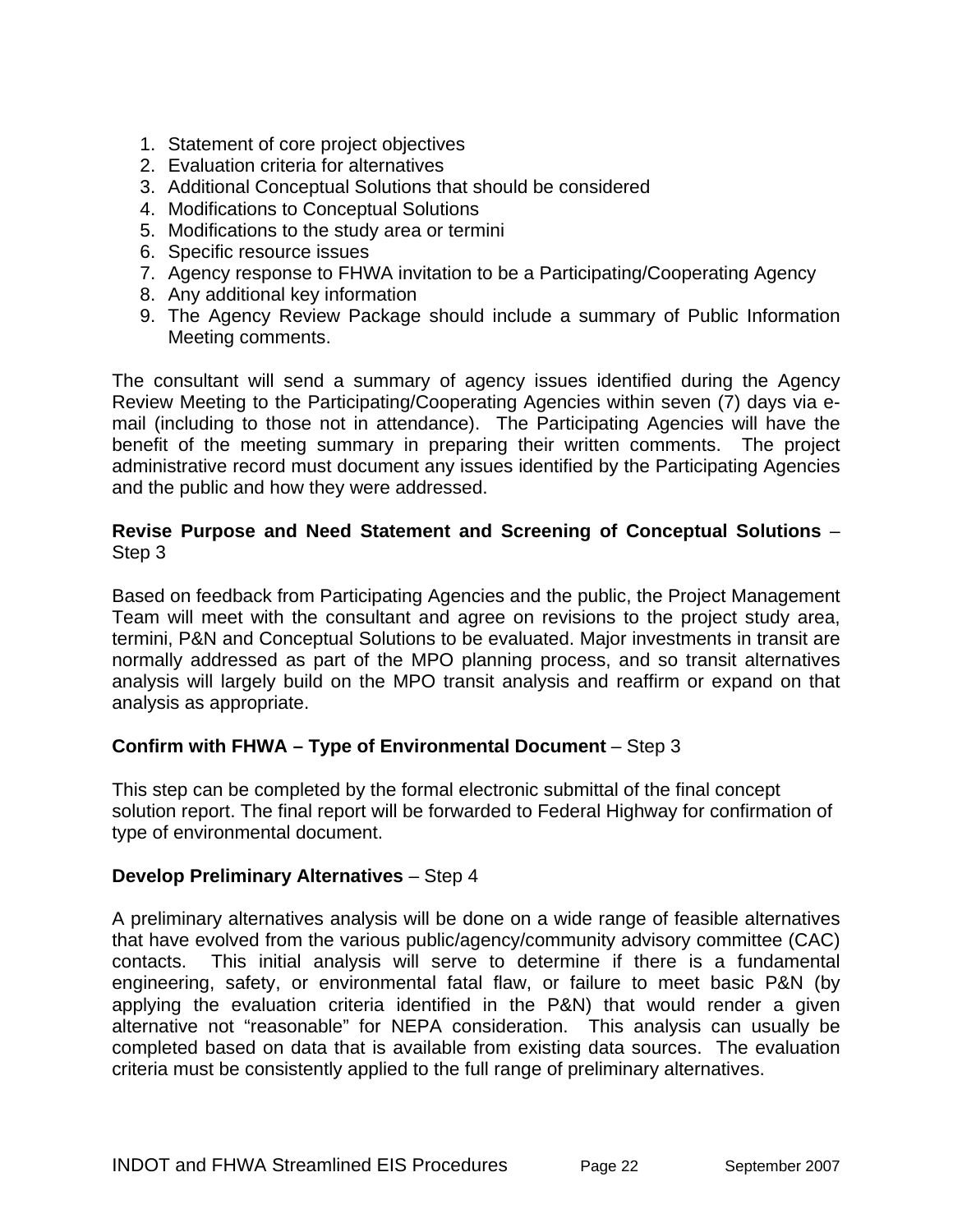<span id="page-25-0"></span>For highway projects, the number of potentially reasonable alternatives can be extremely large, if each distinctly different alignment is considered as a separate alternative. In such cases, the goal of the screening process should be to identify a range of Reasonable Alternatives representing the full range of Preliminary Alternatives. One way to achieve this goal is to screen a set of similar alternatives down to one alignment that can be considered "best in the family". In this way, it is anticipated that the wide range of Preliminary Alternatives generally can be narrowed to approximately 2-5 "Reasonable Alternatives" for further DEIS analysis.

# **Perform Environmental Field Studies** – Step 4

At this point a variety of environmental field studies are undertaken to assist in determining potential impact to the environment by the Preliminary Alternatives. The type of information needed will vary from project to project, but could include the following items:

- 1. Historical/archaeological investigations
- 2. Ecological surveys
- 3. Environmental site assessments
- 4. Relocation conceptual survey
- 5. Preliminary air hot spot analyses
- 6. Social and Economic Resources analyses.

#### **Analyze and Screen Preliminary Alternatives** – Step 4

This is the second phase of analysis. The practicality of the various conceptual solutions due to cost and overall effectiveness and environmental impact will be determined.

#### **Prepare Preliminary Alternative Screening Package** – Step 4

Once the Preliminary Alternatives Screening is completed, the consultant will prepare the "Preliminary Alternatives Screening Package." The Package will include:

- 1. Revised 2-page P&N/Conceptual Solutions Summary
- 2. 2-page Preliminary Alternatives Screening Summary Table and a map that shows the location of the preliminary alternatives, their effectiveness in addressing P&N (objectives/evaluation criteria), and why alternatives are being dropped from further consideration.
- 3. Proposed Methodology for the analysis of Reasonable Alternatives
- 4. Results of the preliminary alternatives analysis and environmental impacts analysis (based on existing data sources/GIS inventories)
- 5. Narrative describing the rationale why each preliminary alternative "is" or "is not" being carried into the DEIS for further analysis
- 6. Where significant impacts are anticipated, scopes and methodologies of studies, including the spatial & temporal limits of any indirect/cumulative impacts analyses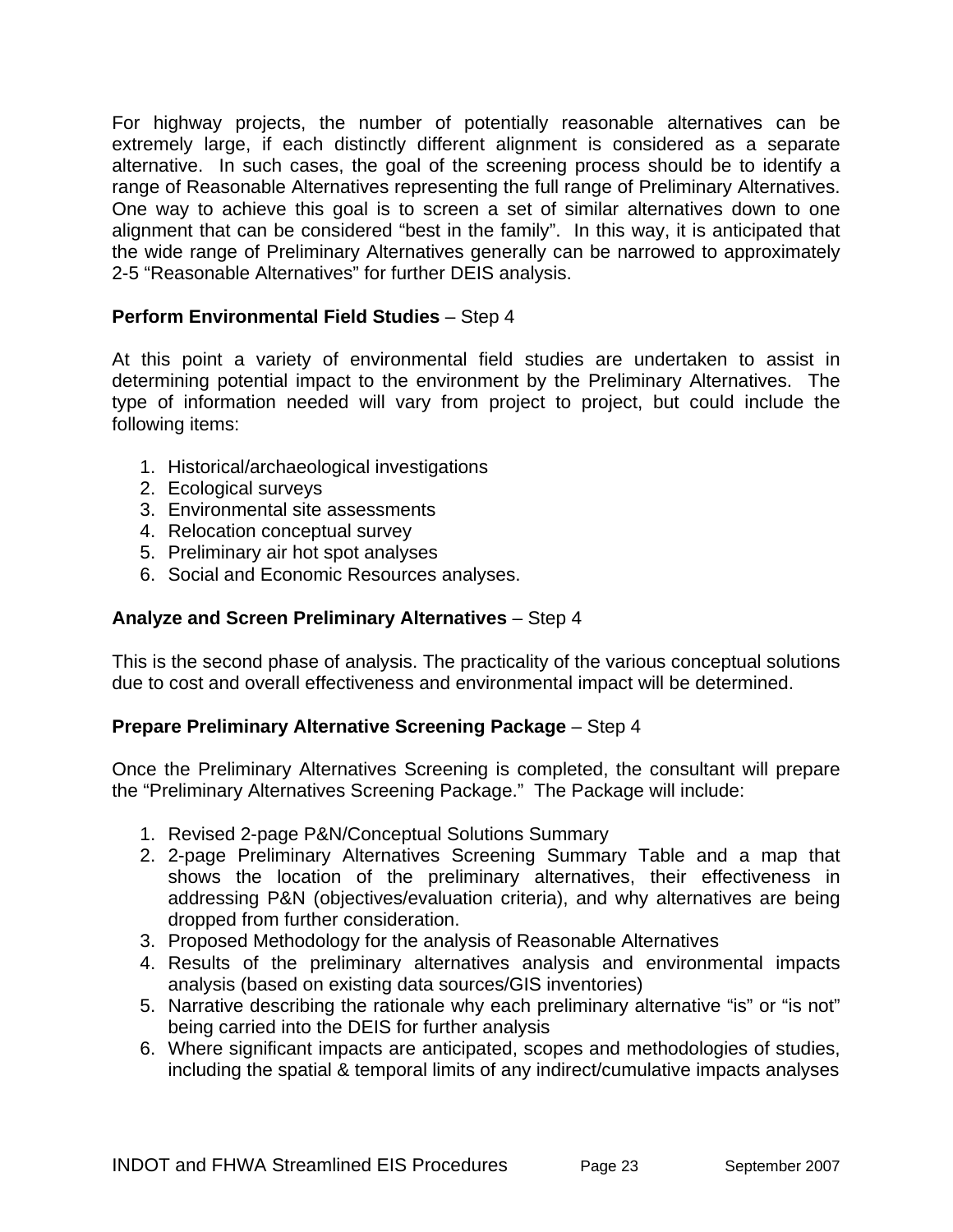<span id="page-26-0"></span>7. The Agency Review Package should include a summary of Public Information Meeting comments.

### **Hold Public Information Meeting – Step 4**

The Project Management Team conducts the Public Information Meeting on the Preliminary Alternatives Screening Package prior to the Agency Review Meeting so the agencies have the benefit of public input. The consultant will prepare a meeting summary of the public involvement to document the major issues and concerns expressed and how they will be addressed.

#### **Resource Agency Consultation** – Step 4

Once the Project Management Team is satisfied with the contents of the Package, the consultant will forward the Package to the Participating Agencies for review and comment. A summary of public comments and issues should be prepared and included in the Package that goes to the agencies. The cover letter should include the following information:

- 1. List the specific feedback that is being sought.
- 2. Establish a deadline for written comment and identify the date of the Agency Review Meeting (30-day review period with Agency Review Meeting halfway through the review period). The comment period is measured from the date the participating agencies receive the materials on which comment is requested (5 working days over and above the 30 days from the date the materials were mailed should be added to the comment period to ensure delivery of the materials).
- 3. Identify the official title of the project, and provide a statement that the project is following the FHWA/INDOT EIS Streamlined Procedures.
- 4. Identify the specific EIS Streamlined Procedures review package (e.g., Preliminary Alternatives Screening documentation) that is enclosed for the participating agencies to review.
- 5. Provide a statement that FHWA/INDOT ha approved the enclosed information for the participating agencies" review and comment.
- 6. Identify the names, phone number and e-mail address of FHWA/INDOT project managers.
- 7. Provide the consultant's phone number and e-mail address.
- 8. Provide the most recent project schedule.

Specific feedback that is being sought from the Participating/Cooperating Agencies includes comments addressing the following issues:

- 1. Clarity of the results of the preliminary alternatives analysis
- 2. Alternatives to be retained for further analysis in the Draft Environmental Impact Statement (DEIS)
- 3. Rationale of scopes/methodologies for evaluating impacts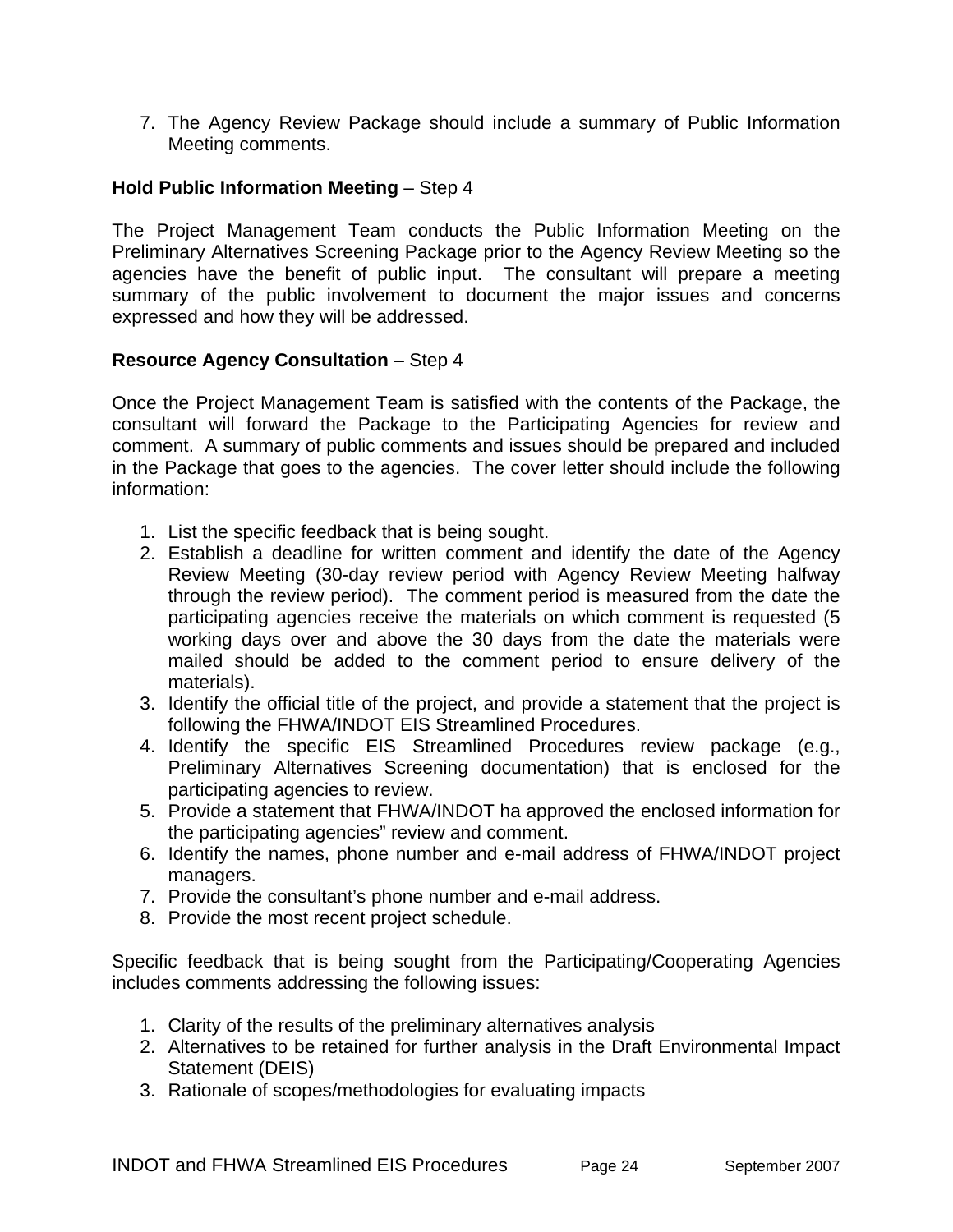<span id="page-27-0"></span>4. Where significant impacts are anticipated, scopes and methodologies of studies, including the spatial & temporal limits of any indirect/cumulative impact analyses

The consultant will send a summary of the agency issues identified during the Agency Review Meeting to the Participating Agencies within seven (7) days via e-mail (including to those not in attendance). The Participating Agencies will have the benefit of the meeting summary in preparing their written comments. Ultimately, the project record must document issues identified by the public and Participating Agencies and generally how they were addressed.

# **Select Reasonable Alternatives with FHWA Concurrence** – Step 4

Based on comments received from the public, stakeholders, the Agency Review Meetings, and the associated formal written agency comments, FHWA and INDOT will decide which preliminary alternatives will be retained for further study and the scope of additional studies to be undertaken. The studies will focus on resources and functions that may influence the decision.

#### **Environmental Review** – Step 5

Any environmental studies needed to prepare the DEIS are finalized and reviewed. The type of information needed will vary from project to project, but could include completing the following items:

- 1. Phase 1 Environmental Site Assessment
- 2. Preliminary Noise Analysis
- 3. Farmland Coordination
- 4. Determination of Effects for Historic Properties
- 5. Preliminary Air Hot Spot Analyses

If appropriate, an agency wetland field review meeting will be held to:

- 1. Determine jurisdictional wetland boundaries
- 2. Discuss any avoidance and minimization measures already incorporated into the project alignments, as well as potential future measures that should be investigated
- 3. Review any potential wetland mitigation sites that may be noted during the delineation effort
- 4. Begin preliminary discussions regarding mitigation goals and the types of wetlands to be created

# **Prepare Draft Environmental Document** – Step 5

At this point, the consultant proceeds with development of the DEIS or finalizing the EA/Corridor Study.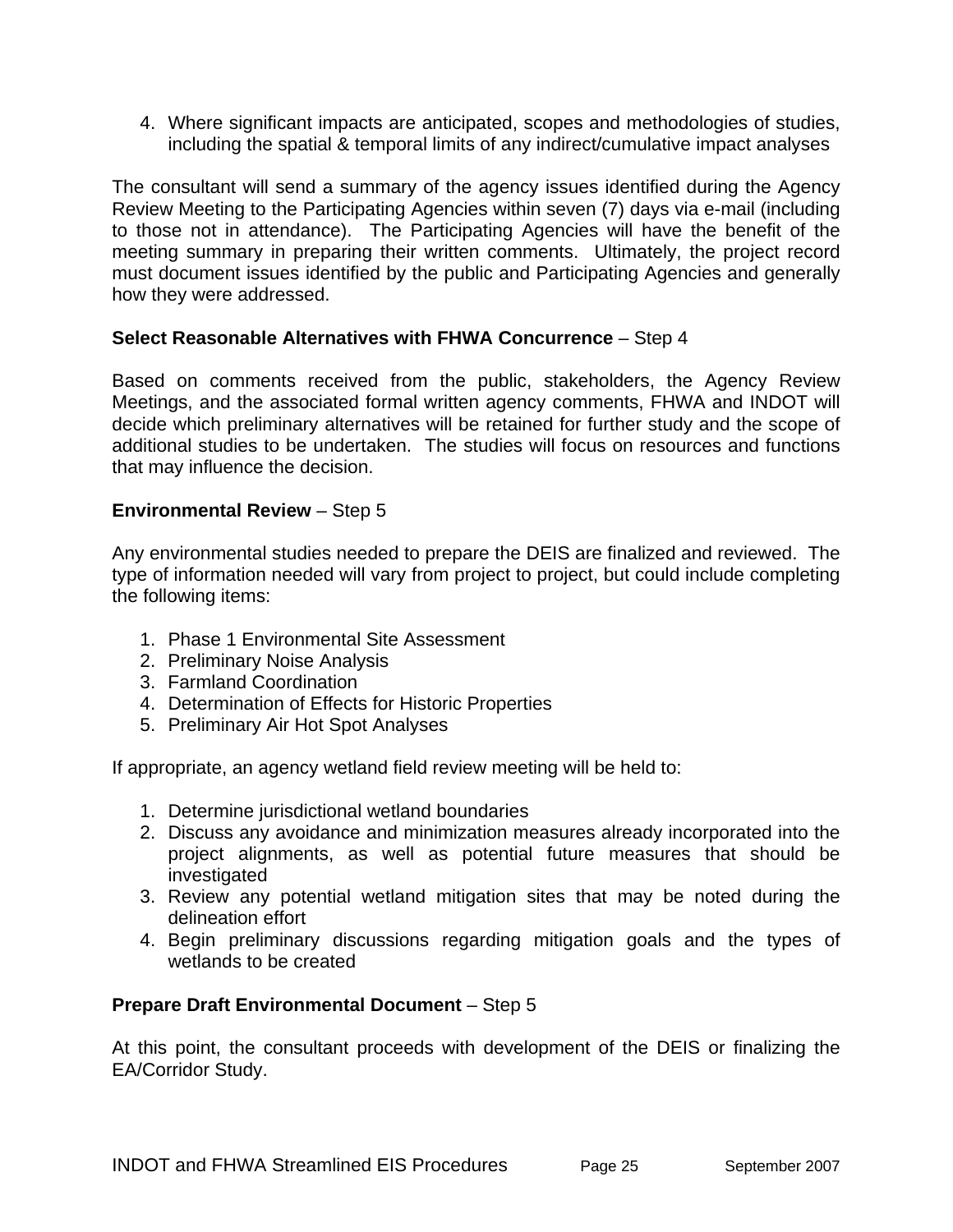### <span id="page-28-0"></span>**DEIS**

The DEIS will include a detailed environmental analyses of the impacts to communities, natural, socio-economic and cultural resources (including Section 4(f)), including avoidance, minimization and potential mitigation measures. Special attention should be given to addressing the potential for indirect and cumulative impacts. This effort will require coordination with the Participating/Cooperating Agencies, local governments, Section 106 consulting parties and the public to address their concerns and refine the alternatives.

For all impacted resources, the Participating/Cooperating Agencies will coordinate with the consultant regarding concerns about avoidance, minimization and mitigation. The consultant will document the avoidance and minimization efforts (including best available data on bridge lengths, retaining walls, cross-section revisions, alignment shifts, etc.) in the preliminary DEIS and will include a general discussion of potential mitigation strategies and anticipated future agency coordination in each subsection of the Environmental Impacts chapter of the DEIS, e.g., wetlands, historic, forest, etc.. (The Final EIS will include a separate chapter in the FEIS that will include those mitigation measures that are firm commitments and those that will be further evaluated in the design phase.)

The DEIS will include a summary of the major issues raised by Participating Agencies and the public and generally how each issue was addressed in the document. This section can include summaries from Agency Review Meetings, public meetings and any written comments received.

It is recommended that the Affected Environment chapter and the Environmental Consequences chapter be combined into one new chapter titled *Environmental Resources, Impacts and Mitigation* in order to make the document easier to read. The *Environmental Resources, Impacts and Mitigation* chapter should generally have the following subsections for each resource discussed:

- 1. Introduction Generally describes what the resource is and its importance
- 2. Methodology Generally describes the methods used in identifying the resource and evaluating the impacts
- 3. Analysis Describes the analyses conducted, the results and relative comparison of alternatives
- 4. Mitigation Describes potential mitigation strategies. (Any final commitments to mitigation will be identified in a separate chapter in the FEIS.)
- 5. Summary Long subsections may need to be summarized

Commitments are made throughout the project development processes to the public, resource agencies, community leaders, and property owners on how a project will be developed and implemented and how impacts will be mitigated and project enhancements considered. These commitments come in many forms. They may include: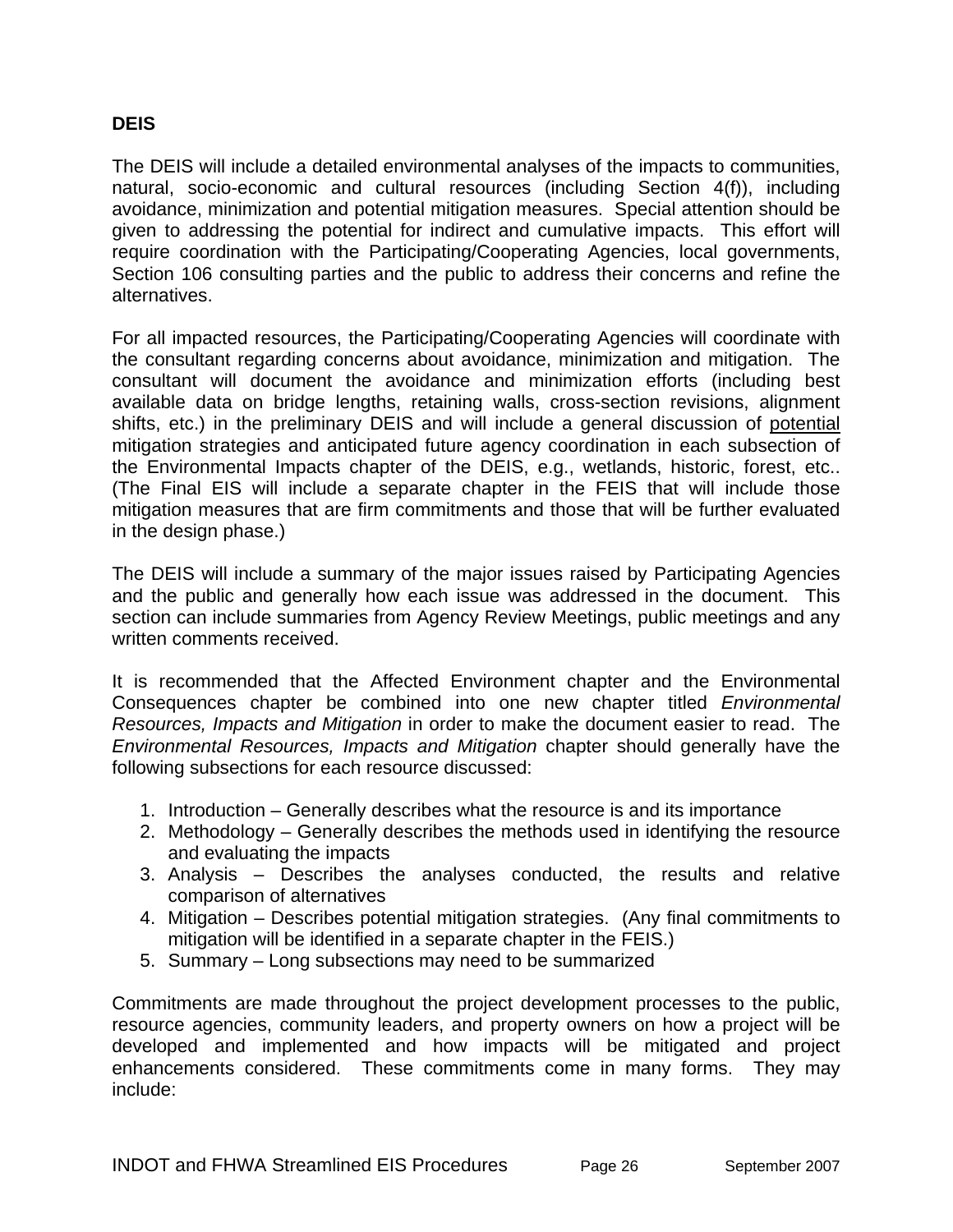- <span id="page-29-0"></span>• avoidance of a sensitive or protected resource,
- resource replacement at a particular ratio,
- inclusion of certain context sensitive design features,
- commitment to certain aspect of access control, etc.

FHWA and INDOT must ensure that commitments are documented in a manner that allows further project development to easily verify that the commitments have been considered and incorporated into the project. In developing mitigation it is important to differentiate between mitigation measures that are (1) firmly committed to being implemented through the approval of the environmental document and (2) those that will be further evaluated in later phases of project development. These two types of commitments are to be clearly differentiated.

#### **Transition of EA/Corridor Study to EIS**

For EA/Corridor Studies, INDOT and the MPO (if project is in MPO planning area) will determine if there is consensus to support programming a given design concept and scope into the INDOT Scheduling Production Management System (SPMS) and MPO 20-year TP. This programming action indicates the associated elected officials are committed to funding the proposed action. This planning decision may result in one project of independent utility (Project), or multiple Projects of independent utility.

If a Project has more than one "Reasonable Alternative" that resulted from the alternative screening process, then ALL of these are carried forward to the next NEPA stage. However, per 23 CFR 450, INDOT and the MPO (if applicable) must identify a single design concept and scope, and therefore one alternative may be selected for planning purposes. However, in this situation, any presentation made to the public and the final EA/Corridor Study Report must be clear that none of the Reasonable Alternatives have been eliminated, that all will be carried forward to the next phase of the NEPA evaluation, and any alternative selected for planning purposes could change in the next phase of the NEPA evaluation.

The final EA/Corridor Study will be made available to the public and sent to all Participating Agencies. The EA/Corridor Study will be concluded with a letter from FHWA to INDOT stating FHWA's support for the overall corridor P&N and alternatives analysis in the study and will be sent to all resource agencies. The letter will also summarize the following four (4) items:

- 1. Design concept and scope of alternative(s) retained for further study
- 2. Estimated design, right-of-way and construction costs
- 3. NEPA Class (CE, EA, or EIS)
- 4. Estimated timeframe to implement

The final NEPA evaluations for a Project will pick up where the EA/Corridor Study left off. In the typical process, there should be no need to "redo" any of the work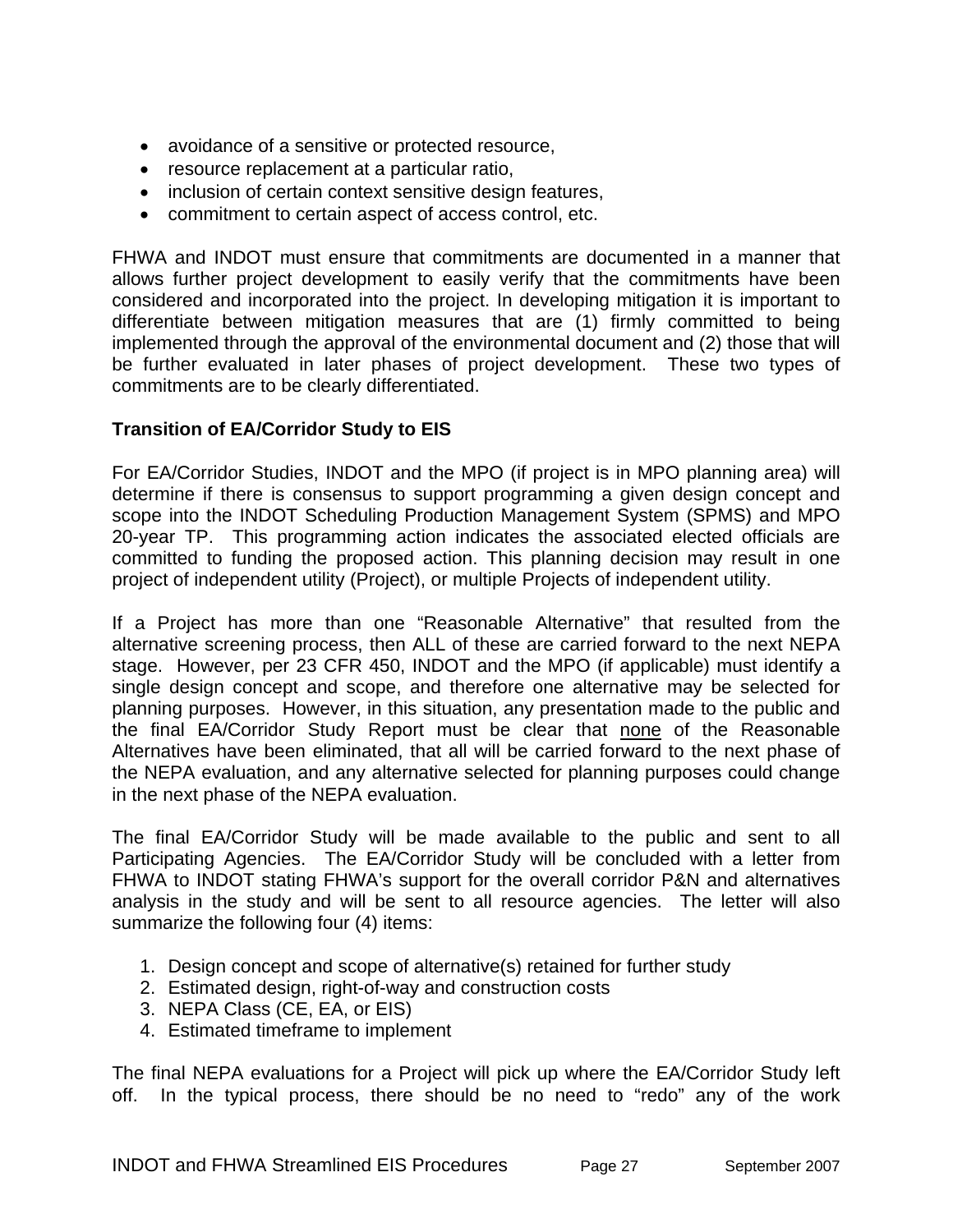<span id="page-30-0"></span>accomplished under the previous EA/Corridor Study. Rather, the final NEPA evaluation augments, as appropriate, the P&N and screening of preliminary alternatives that previously was completed in the EA/Corridor Study. Additional fieldwork and evaluation will be done, as needed, in conducting the more detailed analysis of impacts for the final NEPA evaluation.

FHWA and INDOT may conclude NEPA for each Project identified in the EA/Corridor Study utilizing a separate NEPA evaluation (CE, EA, or EIS). Alternately, INDOT and FHWA may chose to conclude NEPA on two or more of the Projects by evaluating them together in one NEPA evaluation.

If FHWA determines at any time that a Project examined in an EA/Corridor Study involves significant impacts and therefore requires preparation of an EIS, a Finding of No Significant Impact (FONSI) will not be issued. Once consensus is reached between INDOT and the MPO regarding design concept and scope, and the project is programmed into the INDOT Scheduling Production Management System (SPMS), MPO 20-year TP, and TIP/INSTIP (if federal funds are used for design), INDOT will submit a LOPI, and FHWA will publish a Notice of Intent (NOI) to initiate an EIS in the Federal Register for each EIS.

#### **Analyze and Screen Feasible Alternatives and Identify Preferred Alternative** – Step 5

The preferred alternative may be officially identified in the DEIS, which is signed by the appropriate authority within each lead agency. This approach is appropriate whether or not the intent is to develop that alternative to a higher level of detail. The preferred alternative must be identified in the FEIS in accordance with CEQ regulations (40 CFR 1502.14(e)).

Another approach to officially identifying the preferred alternative is available when INDOT wants to develop an alternative, which has not yet been identified in a signed NEPA document as the preferred alternative, to a higher level of detail. The preferred alternative may be identified by means of a separate letter or other decision document issued by INDOT and accepted by the other lead agencies. The INDOT Commissioner may send a letter (electronic or hard copy) to the other lead agencies identifying INDOT's preferred alternative and briefly stating the reasons for that preference. If the other lead agencies accept the identification of the preferred alternative at that time, each one will so indicate to the other lead agencies. In deciding whether to accept the identification of the preferred alternative, the FHWA will consider its ability to comply with Federal requirements such as Section 4(f), the Section 404(b)(1) guidelines, the Executive Order on Floodplain Management, etc. Once a preferred alternative is officially identified, the subsequent NEPA document should disclose that preference.

If the FHWA accepts the identified alternative as the preferred, it does so in accordance with CEQ regulations (40 CFR 1502.14(e)) regarding the identification of the preferred alternative. Such acceptance is not a commitment to issue a Record of Decision (ROD) for that alternative or to fund that alternative. In addition, the decision to accept the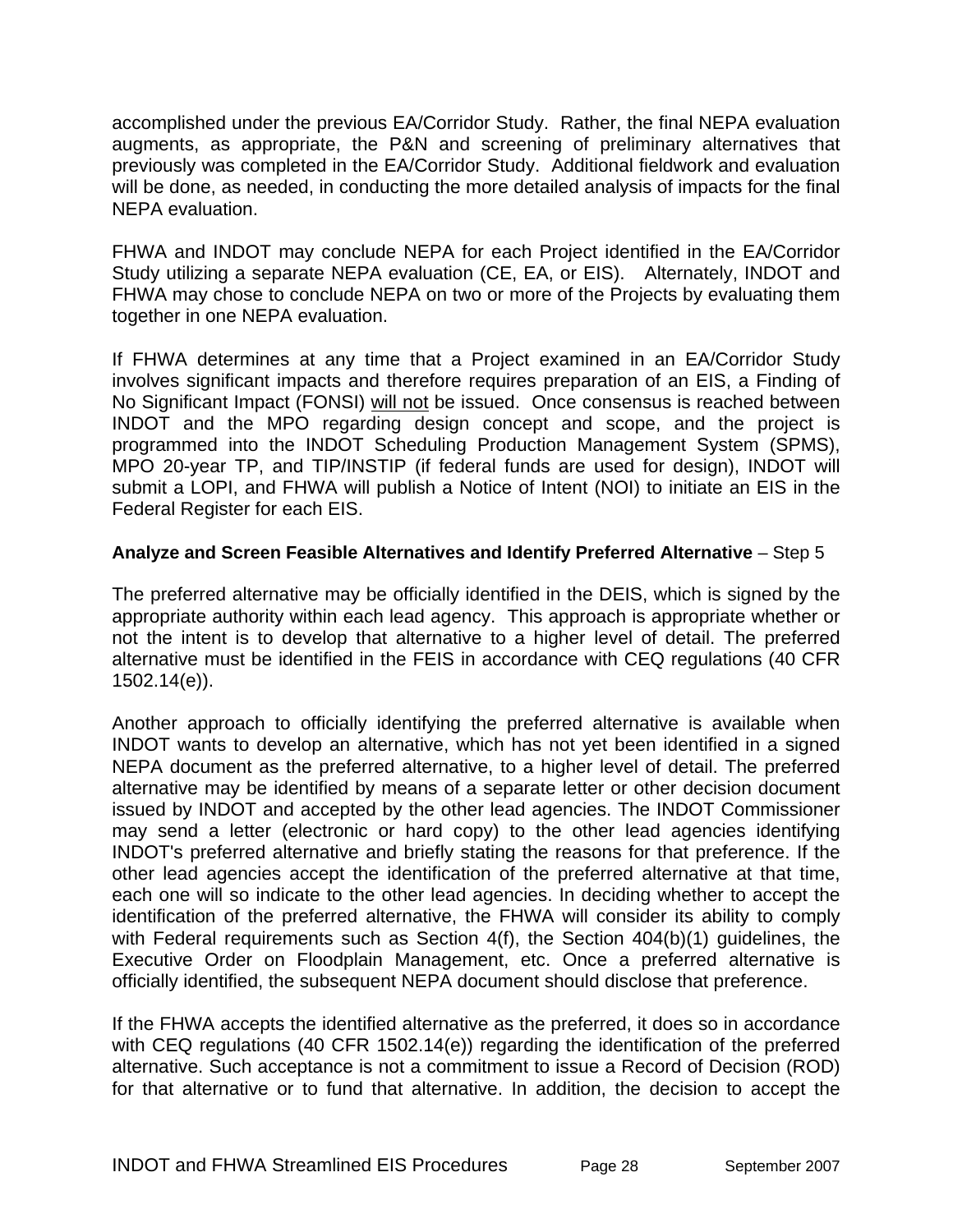<span id="page-31-0"></span>identification of a preferred alternative and the decision to develop that alternative in greater detail are separate decisions subject to different considerations as detailed herein.

INDOT and FHWA have agreed to make every effort to identify a preferred alternative in the DEIS. After the DEIS public and agency comment responses have been posted on the INDOT website, the INDOT Commissioner may send a letter to the FHWA Indiana Division Administrator requesting approval to perform detailed design (up to 60%) on the preferred alternative described in the draft environmental document.

#### **Publish and Distribute Draft Environmental Document** – Step 5

Once the preliminary DEIS is prepared, the consultant will distribute it to the Project Management Team and any Cooperating Agencies. (Note: The preliminary DEIS will be distributed only to Cooperating Agencies, not to all Participating Agencies.) If there is heightened sensitivity regarding release of the preliminary DEIS prior to addressing FHWA comments, the agencies may be asked to review the document in an INDOT or FHWA Office (INDOT Central Office, FHWA Indiana Division Office, FHWA Midwest Resource Center Office, or FHWA Chicago Metro Office). The reviewers will have thirty (30) calendar days from receipt to review the document and provide comments to the consultant.

The consultant will revise the DEIS based on any comments received from the Project Management Team and/or other agencies and present the updated DEIS to the Project Management Team. The consultant will "walk through" the comments received on the preliminary DEIS and discuss how the issues have been addressed. Once the revisions have been finalized, the DEIS will be forwarded to FHWA for approval.

Once FHWA is satisfied that the comments have been satisfactorily addressed, FHWA will sign the DEIS and return it to INDOT for printing and distribution. The printing and distribution of the approved DEIS can be accomplished by the consultant, but copies of the distribution letters should be provided by both INDOT and FHWA.

# **Hold Public Hearing** – Step 5

The formal Public Hearing will be scheduled and held in accordance with the "INDOT Public Involvement Procedures." For the NEPA hearing, a 45 day comment period is required for EIS projects and a 30 day comment period is required for EA projects. SAFETEA-LU mandates that the DEIS comment period not exceed 60 days unless a different comment period is agreed upon by the lead agencies, the project sponsor, and all participating agencies.

# **Address Comments** – Step 5

All substantive comment resulting from the public hearing and circulation of the DEIS will be analyzed. Responses will be prepared for the comments. These issues/responses will be given to the INDOT Project Manager, and reviewed by FHWA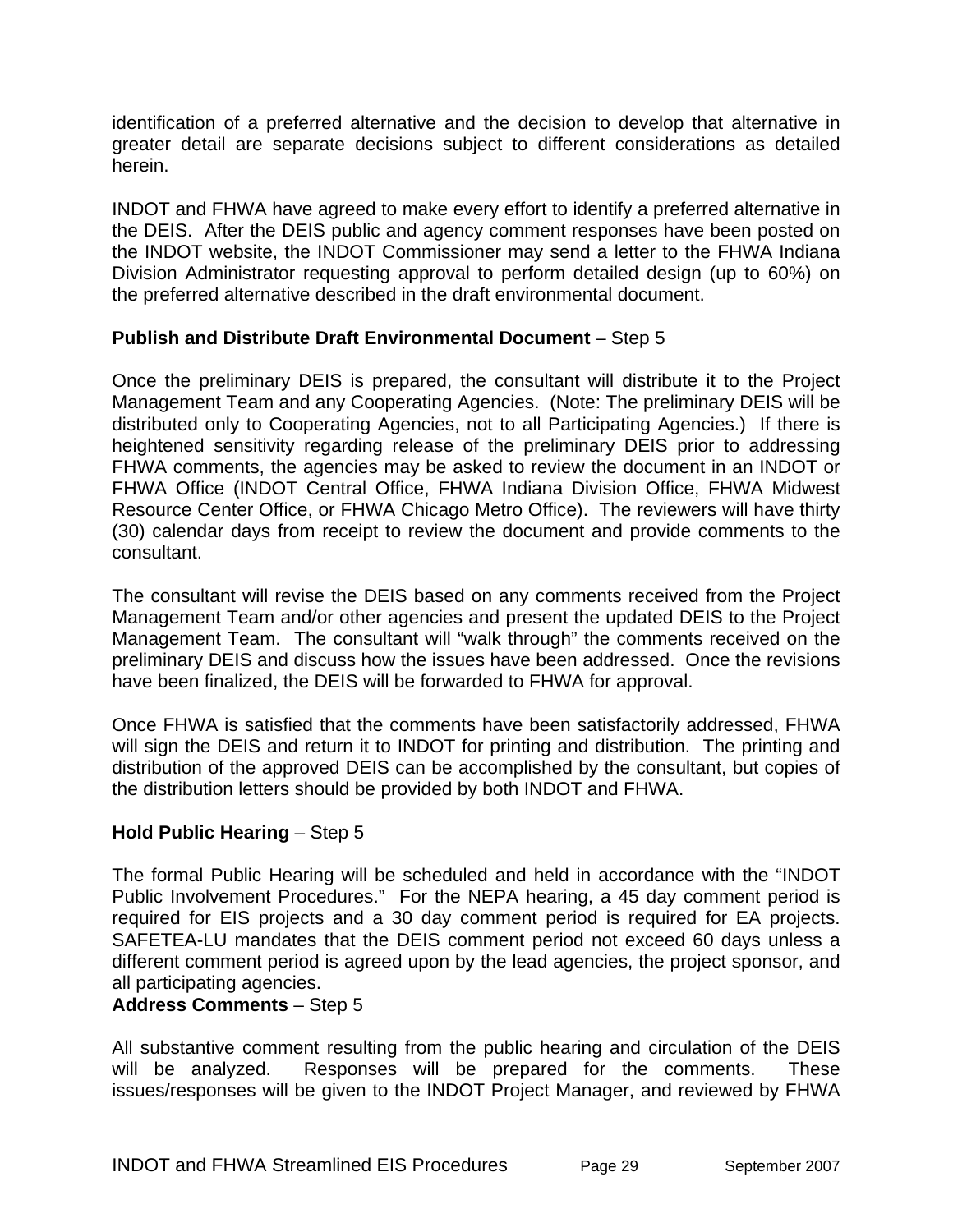<span id="page-32-0"></span>and the appropriate INDOT managers so the issues are responded to correctly and with consistency.

The INDOT Commissioner may at this time send a letter to the FHWA Indiana Division Administrator requesting approval to perform detailed design (up to 60%) on the preferred alternative described in the draft environmental document. See the Development of the Preferred Alternative to a Higher Level of Detail Section for details.

#### **Develop Stage 1 Design to Avoid/Minimize Environmental Impacts** – Step 6

When preparing detailed design plans (30% complete) the DEIS should be used to minimize or avoid sensitive areas identified by the Office of Environmental Services i.e. 4(f) properties, wetlands, critical habitat, endangered species, hazardous waste sites, cemeteries, etc.

#### **Environmental Studies** – Step 6

Once the preferred alternative has been chosen and all of the public hearing comments have been addressed, the final environmental studies should be completed. The type of information needed will vary from project to project, but could include completing the following items:

- 1. Archaeological survey
- 2. Noise analysis
- 3. Final Section 4(f)
- 4. Ecological survey
- 5. Permit determination
- 6. Section 106 documentation/Memorandum of Agreement
- 7. Air quality hot spot analysis
- 8. Phase 2 environmental site assessment.

#### **Review Air Quality Conformity with MPO/Complete Air Quality Conformity Analysis for Rural Non-Attainment Areas** – Step 6

Once the stage 1 detailed design plans and preliminary phasing of the project are complete, the designer will request a Conformity Analysis from the local MPO through the Manager of Urban and Corridor Planning. If the project is in Greene or Jackson County, a Conformity Analysis for Rural Non-Attainment Area will need to be requested through the Manager of Urban and Corridor Planning. Keep in mind that MPOs normally do Conformity Analysis once or twice a year. The results of this analysis should be incorporated into the FEIS.

#### **Resource Agency Consultation – Preferred Alternative & Mitigation Package (PAMP)** – Step 7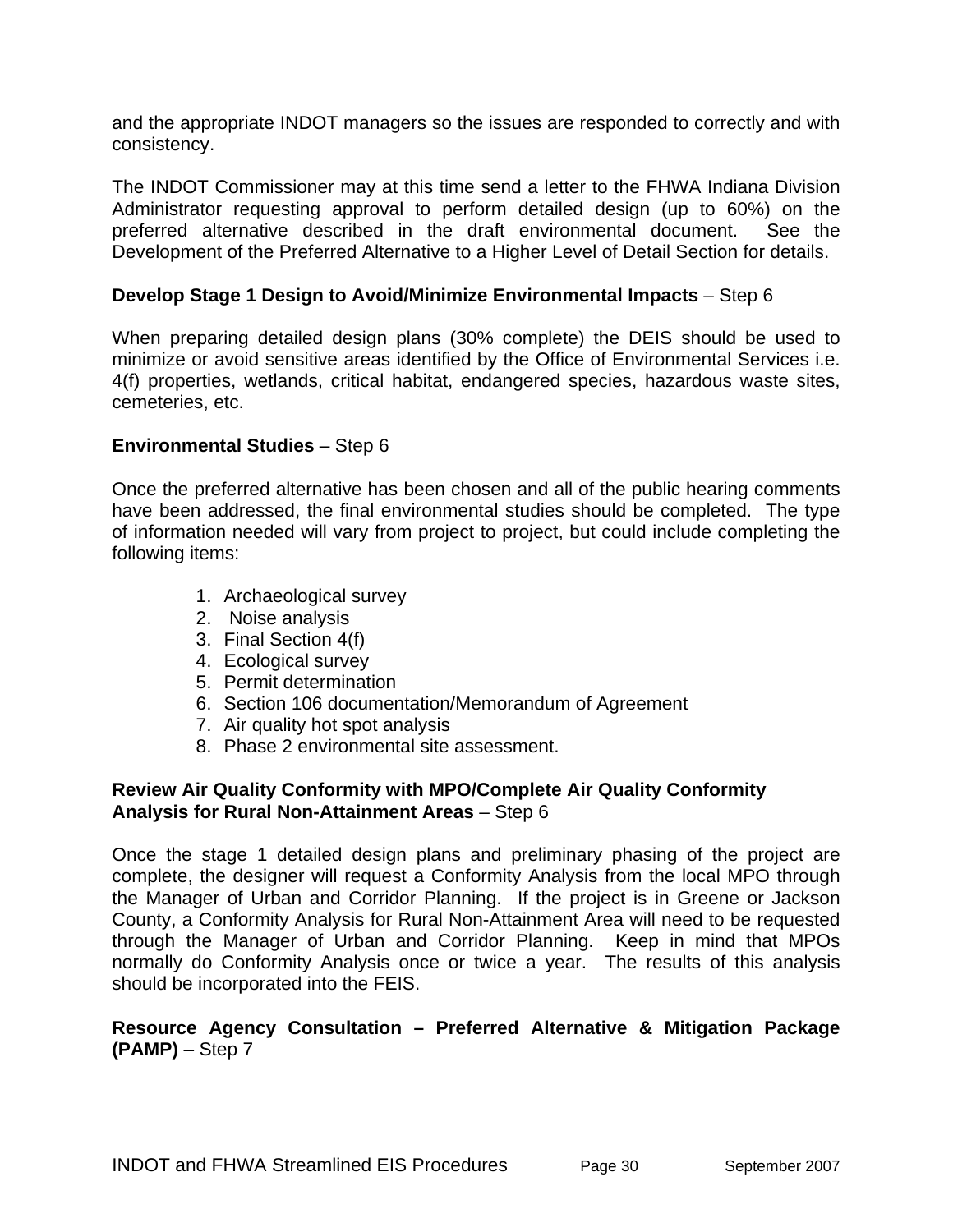<span id="page-33-0"></span>Based on feedback from the Project Management Team, the consultant will prepare the Preferred Alternative and Mitigation Package (PAMP) and include the following:

- 1. 2-page Preferred Alternative and Mitigation Summary that:
	- a. Describes the various elements of the Preferred Alternative and any modifications since the DEIS
	- b. Describes the various element of the proposed mitigation
	- c. Includes a map locating the elements of the Preferred Alternative and mitigation
- 2. Narrative describing the various elements of the Preferred Alternative
- 3. Rationale for recommending Preferred Alternative and not others
- 4. Identify potential mitigation measures that are:
	- a. **Firmly committed** to being implemented through the approval of the environmental document
	- b. Those that will be **further evaluated** in later phases of the project for potential implementation
- 5. Summary of major public and agency issues and generally how they will be addressed in the FEIS

Once the Project Management Team is satisfied with the contents of the Package, the consultant will forward the Package to the Participating Agencies and Community Advisory Committee for review and comment. The cover letter should include the following information:

- 1. List the specific feedback that is being sought.
- 2. Establish a deadline for written comment and identify the date of the Agency Review Meeting (30-day review period with Agency Review Meeting halfway through the review period). The comment period is measured from the date the participating agencies receive the materials on which comment is requested (5 working days over and above the 30 days from the date the materials were mailed should be added to the comment period to ensure delivery of the materials).
- 3. Identify the official title of the project, and provide a statement that the project is following the FHWA/INDOT EIS Streamlined Procedures.
- 4. Identify the specific EIS Streamlined Procedures review package (e.g., Preferred Alternative and Mitigation Package documentation) that is enclosed for the participating agencies to review.
- 5. Provide a statement that FHWA/INDOT ha approved the enclosed information for the participating agencies" review and comment.
- 6. Identify the names, phone number and e-mail address of FHWA/INDOT project managers.
- 7. Provide the consultant's phone number and e-mail address.
- 8. Provide the most recent project schedule.

# **Agency Feedback**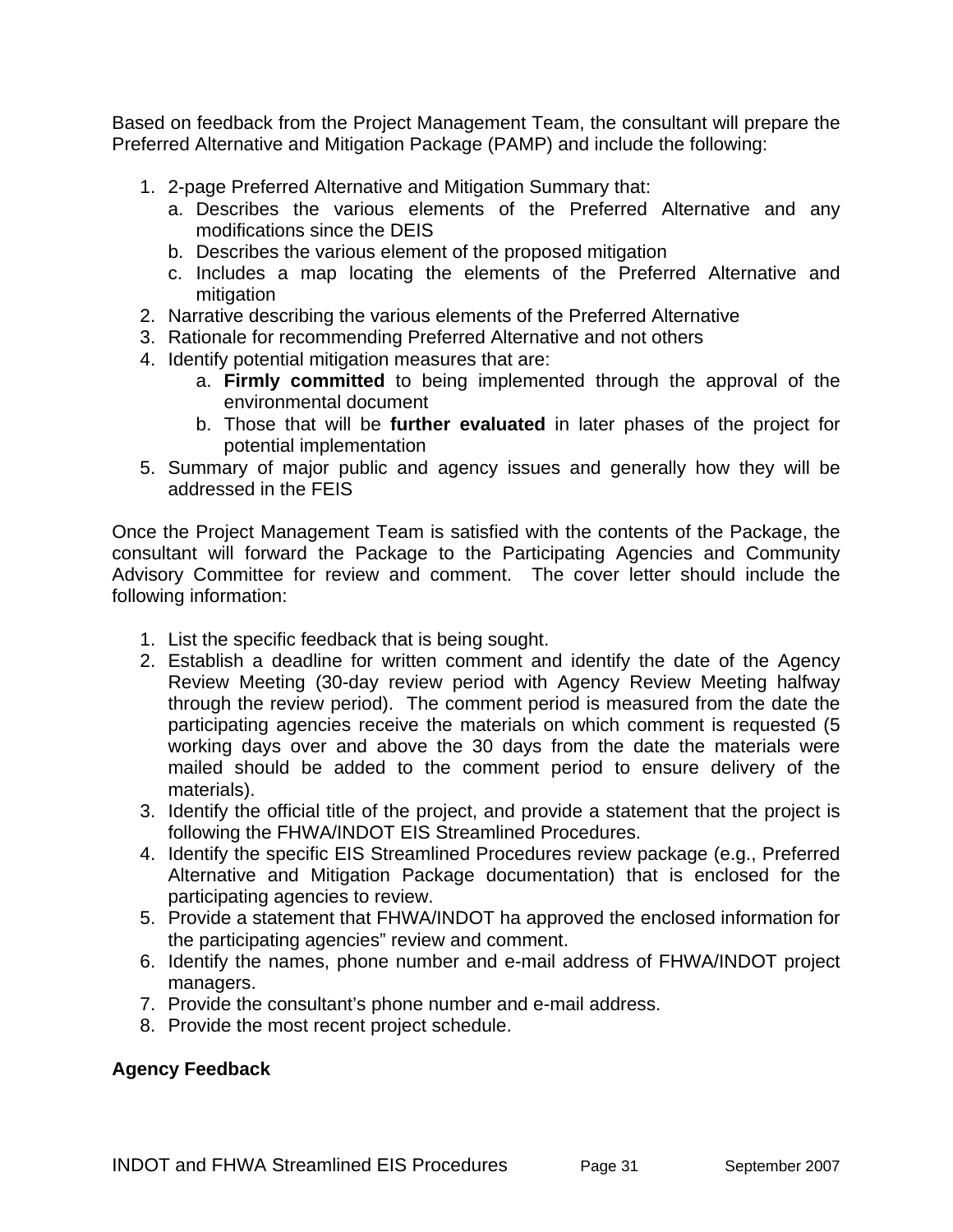<span id="page-34-0"></span>Specific feedback that is being sought from the Participating Agencies includes:

- 1. Response to agency issues
- 2. Rationale for selecting the Preferred Alternative and Mitigation

The consultant will send a summary of the agency issues identified during the Agency Review Meeting to the Participating Agencies within seven (7) days via e-mail (including to those not in attendance). The Participating Agencies will have the benefit of the meeting summary in preparing their written comments. Ultimately, the project record must document any issues identified by the Participating Agencies and generally how they were addressed.

#### **Noise Analysis Results Reviewed by the INDOT Noise Committee, Final Detailed Noise Analysis and Hold Public Information Meeting (Noise Wall and Design)** – Step 7

Once the Noise Analysis is completed, the results are submitted to INDOT Noise Committee for verification and approval. The results are summarized, and final noise wall recommendations are developed. INDOT will hold a Public Information Meeting to provide and obtain information on the proposed design and the potential for the use of noise wall if the project warrants the use of sound walls.

# **Final Environmental Document Activities** – Step 7

The FEIS will respond to all substantive public and agency comments on the DEIS. The formal agency comments received on the DEIS will be included in the Comments and Response part of the FEIS and responded to along with all other substantive comments received on the DEIS. In addition to providing the specific responses, a summary of all substantive issues with general responses will be provided in the FEIS. This summary can be an update of that provided during the PAMP coordination. An excellent resource for guidance in this matter is the *[AASHTO Practitioner's Handbook 2, Responding to](http://www.environment.transportation.org/pdf/PG02.pdf)  [Comments on an Environmental Impact Statement.](http://www.environment.transportation.org/pdf/PG02.pdf)*

Additionally, the agency and public coordination part of FEIS will include a brief summary of each major coordination meetings with the CAC, agencies, elected officials, advocacy groups, and others. An appendix could include any formal letters or reports of meetings.

Although the environmental impacts chapter of the DEIS and FEIS includes a general discussion of potential mitigation strategies, the FEIS will include a chapter that focuses only on mitigation measures that are (1) firmly committed to being implemented through the approval of the environmental document and (2) those that will be further evaluated in later phases of the project for potential implementation. These two types of commitments are to be clearly differentiated and will reference other parts of the FEIS for more information. The preparer must review the whole preliminary FEIS from "cover to cover" to be certain that the commitments listing is thorough and complete. This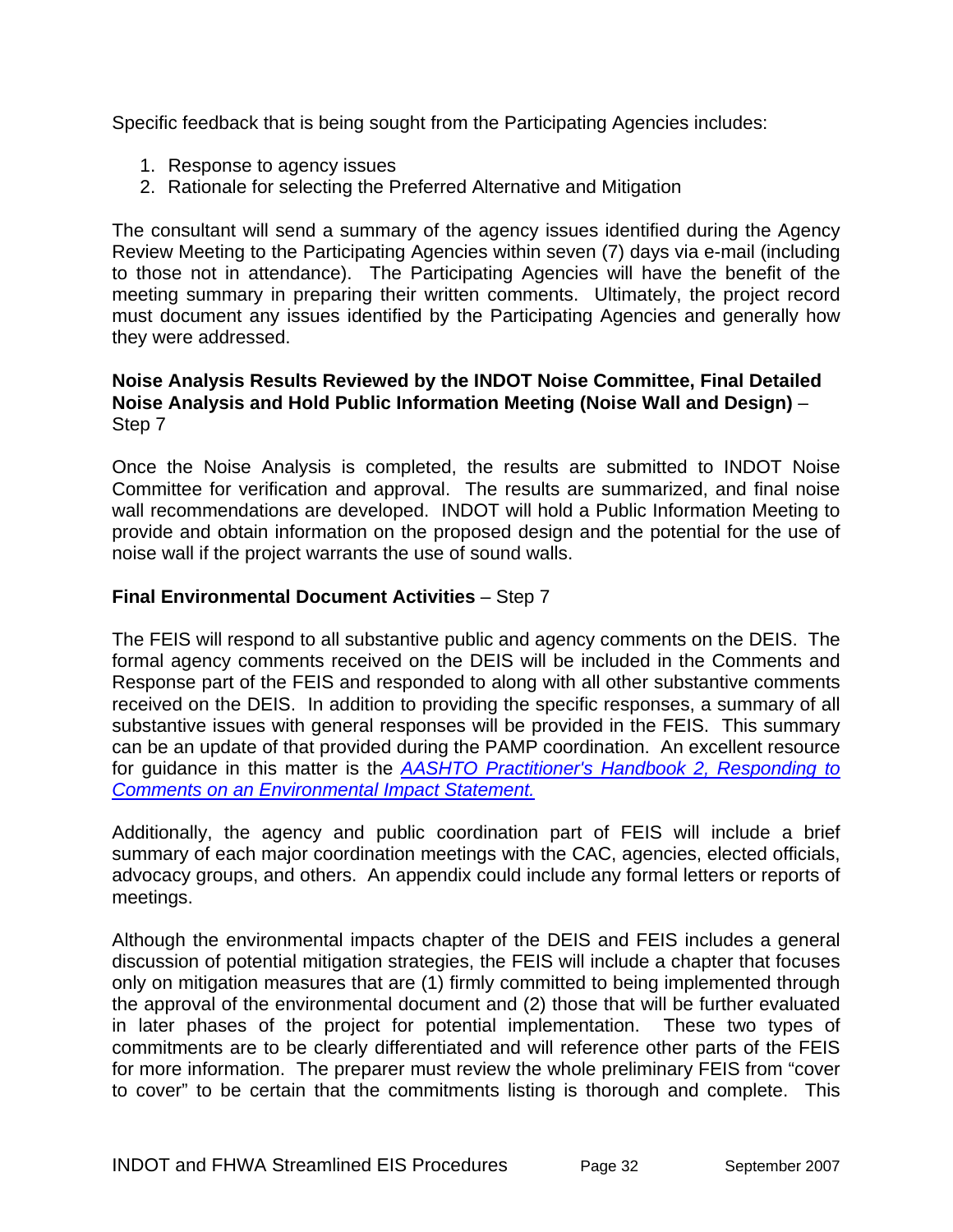<span id="page-35-0"></span>chapter may be in the form of the Commitments Summary form. The Commitments Summary form will assist others to ensure in later phases of project development that all environmental commitments have been incorporated into the project plans and specifications, or otherwise implemented.

Should the decision be made that the SOL provision will be utilized for the project, the following statement summarizing the SOL provision should be included in the FEIS:

*A Federal agency may publish a notice in the Federal Register, pursuant to 23 USC §139(l), indicating that one or more Federal agencies have taken final action on permits, licenses, or approvals for a transportation project. If such notice is published, claims seeking judicial review of those Federal agency actions will be barred unless such claims are filed within 180 days after the date of publication of the notice, or within such shorter time period as is specified in the Federal laws pursuant to which judicial review of the Federal agency action is allowed. If no notice is published, then the periods of time that otherwise are provided by the Federal laws governing such claims will apply.* 

The preliminary FEIS will be provided to FHWA for review, and one copy will be forwarded to FHWA legal counsel for a 30-day legal sufficiency review.

#### **Publish and Distribute Final Environmental Document**, Step 8

Once the FHWA comments have been adequately resolved, INDOT will forward the FEIS to FHWA in final form for signature. INDOT will then distribute the FEIS per FHWA instructions.

#### **Obtain FONSI or ROD**, Step 8

The alternative selected in the ROD should be referred to in the ROD, and after the ROD is issued, as the "Selected Action" (or "Selected Alternative"). The ROD will include a final version of the Commitments Summary form. INDOT will then issue a public notice to the general public in the project area and the Participating Agencies to inform them that the ROD has been issued. FHWA will also send a copy of the ROD to all the Participating Agencies, thereby bringing closure to the NEPA decision-making process. The 30-day waiting period between the FEIS notice in the *Federal Register* and the signing of the ROD is required by CEQ regulations [[40 CFR 1506.10\(b\)](http://www.nepa.gov/nepa/regs/ceq/1506.htm#1506.10)] but is not a required comment period. The 30-day wait provides time for other Federal agencies that find the project environmentally unsatisfactory to refer the decision to CEQ [[40 CFR 1504\]](http://www.nepa.gov/nepa/regs/ceq/1504.htm).

Occasionally, the lead agencies will seek comment on a specific unresolved issue discussed in the FEIS. In those cases, the comment deadline provisions of SAFETEA-LU ([Question 54\)](http://www.fhwa.dot.gov/hep/section6002/2.htm#Toc148770610#Toc148770610) apply and the comment period should run concurrently with the required 30-day waiting period. Even if the lead agencies do not request comments on a FEIS, they will address any new and substantive comments submitted during the 30 days following the FEIS publication [[40 CFR 1503.1\]](http://www.nepa.gov/nepa/regs/ceq/1503.htm#1503.1).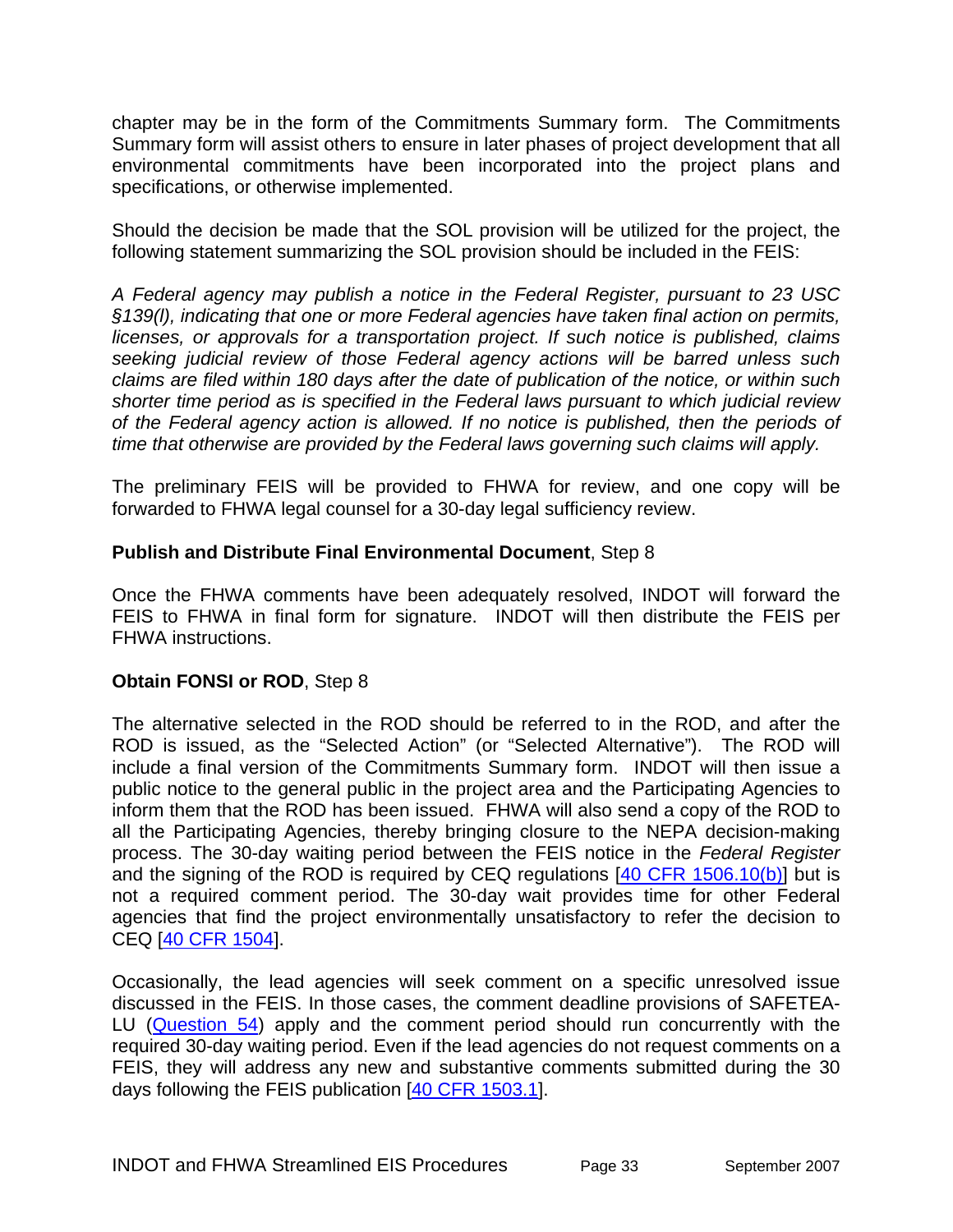<span id="page-36-0"></span>Note, however, that an effective environmental review process results in the submission of comments when they are most useful to decisionmaking by the lead agencies. After the FEIS, comments typically should focus on commitments discussed in the FEIS and on conditions that parties want the lead agencies to include in the ROD. The process should avoid duplication, and the lead agencies are not required to re-address comments that present issues specifically raised during the DEIS comment period and addressed in the FEIS.

Comments to which the lead agencies respond would be addressed in the ROD or in an attachment to the ROD. Neither the need to solicit further comments on an issue unresolved in the FEIS, nor the receipt of unsolicited comments that require a response, can be anticipated. Therefore, these contingencies would not be addressed in a coordination plan.

Upon approval of the ROD, the consultant will electronically (in word processing form) transmit the Commitments Summary form to the INDOT Office of Environmental Services. The Office of Environmental Services will then electronically attach the Commitments Summary form to the proper datafield and transmit copies of the approved FEIS and ROD to the INDOT Production Management Division. The Production Management Division (and subsequently the Office of Real Estate, Contracts Administration Division, and the Division of Construction Management) will then update the Commitments Summary form as the project is designed and constructed to ensure that the environmental commitments are implemented. INDOT must be sure to produce enough FEISs and RODs for a given project so these sections can ultimately have a copy of their own.

# **Publish Notice of Statute of Limitations in Federal Register**, Step 8

SAFETEA-LU Section 6002 established a 180-day statute of limitations (SOL) on claims against USDOT and other Federal agencies for certain environmental and other approval actions. The [SOL established by SAFETEA-LU](http://www.fhwa.dot.gov/hep/section6002/appx.htm#LimitationsOnClaims) applies to a permit, license, or approval action by a Federal agency if:

- 1. The action relates to a transportation project (as [defined above\)](http://www.fhwa.dot.gov/hep/section6002/1.htm#Toc148770547); and
- 2. A SOL notification is published in the *Federal Register* (FR) announcing that a Federal agency has taken an action on a transportation project that is final under the Federal law pursuant to which the action was taken.

The decision whether to use the SOL notice process is one that the FHWA Division Office will make in consultation with the other lead agencies. The INDOT Office of Environmental Services will forward a draft *Federal Register Notice of Limitation on Claims* to FHWA for review and action. FHWA will review and approve the Notice and forward it to the Federal Register for publication to invoke the 180-day statue of limitation provision included in SAFETEA-LU.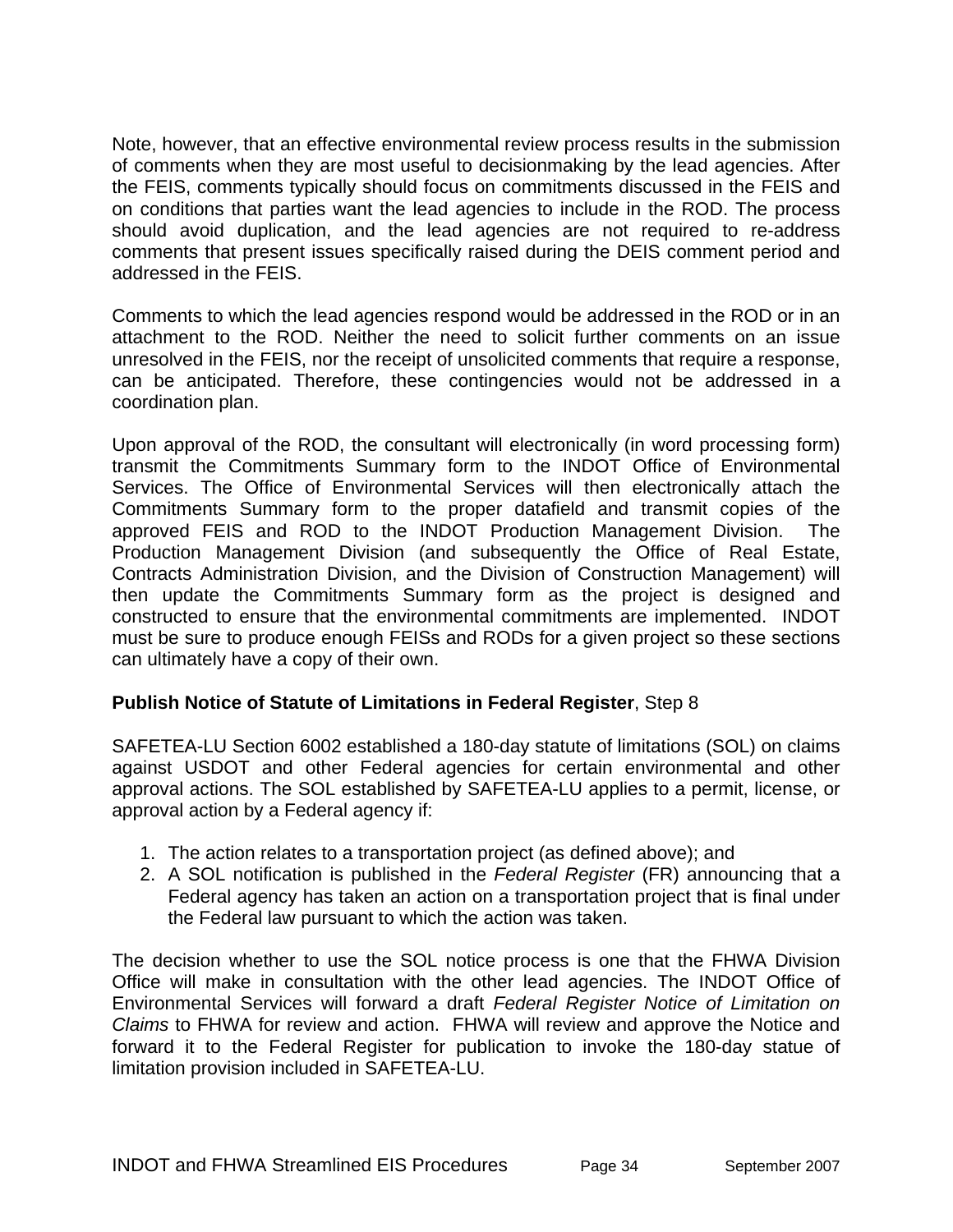#### <span id="page-37-0"></span>**Develop Stage 3 Design** – Step 11

Once the ROD is approved, INDOT will conduct final design of the project(s). INDOT will continue to refine the design of the Selected Action to further minimize impacts to the natural and human environment. Mitigation for unavoidable impacts will continue to be refined. For example, Phase III archeology, additional noise abatement studies, and searches for replacement parkland and wetlands may be required during final design.

The Production Management Division will use the Commitments Summary form (and the FEIS/ROD for additional information) during final design to keep track of how each of the environmental commitments have been implemented or considered. Additional commitments (either firm commitments or others to consider in later phases) may be made during design, land acquisition, or construction and should be added to the Commitments Summary form. This may occur as a result of design hearings or field checks where the public, local public officials, or resource agencies are present and request other commitments. Permits may also require additional commitments.

For those mitigation items with **firm commitments** to implement through the approval of the environmental document, the Production Management Division will ensure that they are incorporated into the project plans and specifications or otherwise implemented. If the Production Management Division determines that any of these listed firm commitments cannot be implemented, then the reasons will be formally documented and agreed to by the Office of Environmental Services Section or the originating office.

For those mitigation items with a commitment to **further evaluate** in final design its implementation, the Production Management Division will ensure that they are thoroughly evaluated to determine the feasibility and prudence of implementation. All mitigation items that are determined to be feasible and prudent to implement will be incorporated into the project plans and specifications or otherwise implemented. If the Production Management Division determines that any of these listed commitments to consider in final design are not feasible and prudent, then the reasons will be formally documented and agreed to by the Environmental Services Section.

A similar process will be followed when the project proceeds through subsequent project development phases of Office of Real Estate, Contract Administration, and Division of Construction. The INDOT Design Manual and the INDOT General Instructions to Field Employees has more information on implementing environmental commitments. The Final INDOT Design Summary and Commitments Summary form will document the final status of all the environmental commitments made in or subsequent to the FEIS/ROD, including any commitments associated with required permits.

Any CAC established during the environmental review process may want to continue through design and possibly through construction. INDOT will consider the desires of